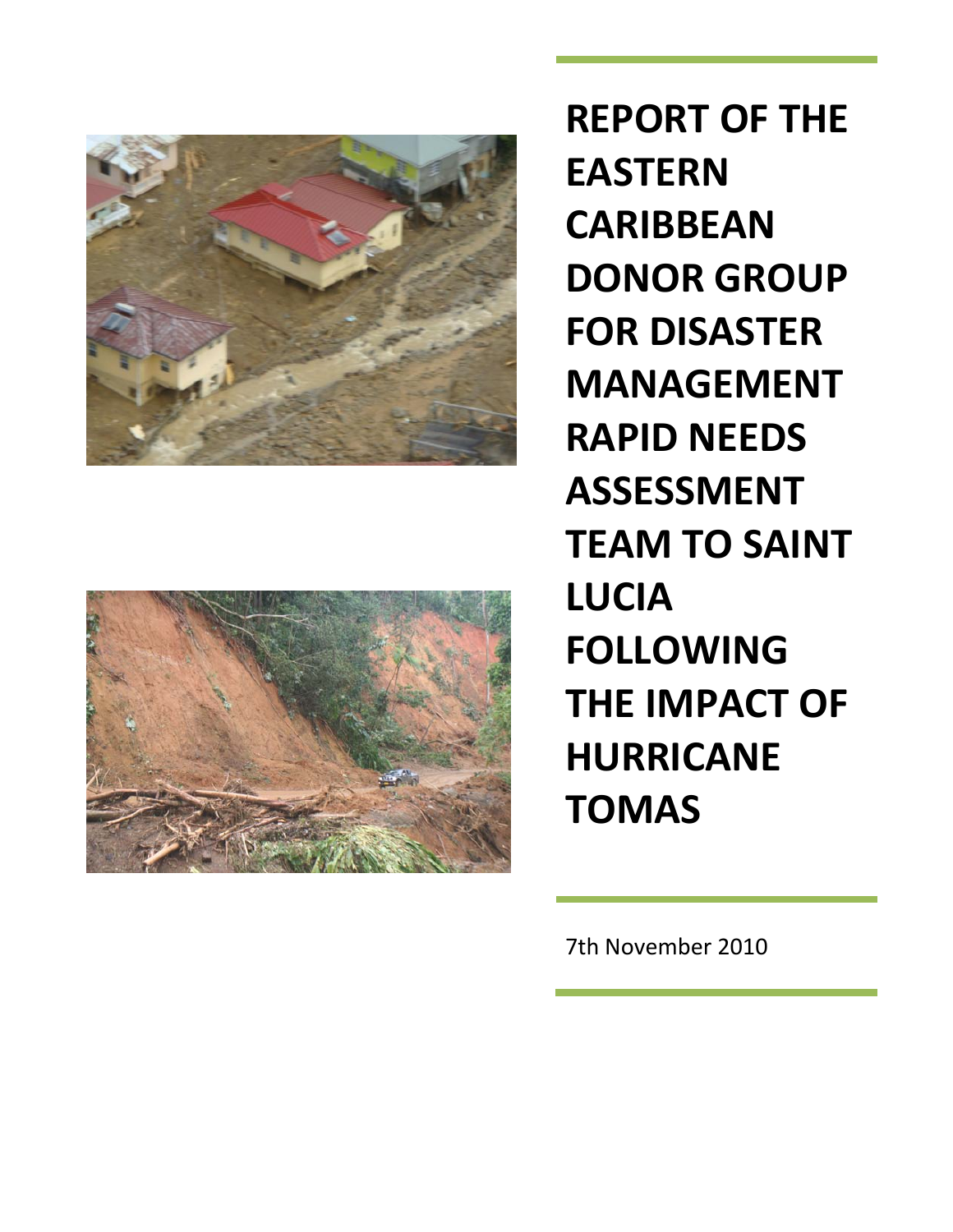# **Table of Contents**

| 1.0 |     |  |  |  |  |  |  |
|-----|-----|--|--|--|--|--|--|
| 2.0 |     |  |  |  |  |  |  |
| 3.0 |     |  |  |  |  |  |  |
|     | 3.1 |  |  |  |  |  |  |
|     | 3.2 |  |  |  |  |  |  |
|     | 3.3 |  |  |  |  |  |  |
|     | 3.4 |  |  |  |  |  |  |
|     | 3.5 |  |  |  |  |  |  |
|     | 3.6 |  |  |  |  |  |  |
|     | 3.7 |  |  |  |  |  |  |
|     | 3.8 |  |  |  |  |  |  |
| 4.0 |     |  |  |  |  |  |  |
| 5.0 |     |  |  |  |  |  |  |
| 6.0 |     |  |  |  |  |  |  |
|     |     |  |  |  |  |  |  |
|     |     |  |  |  |  |  |  |
|     |     |  |  |  |  |  |  |
|     |     |  |  |  |  |  |  |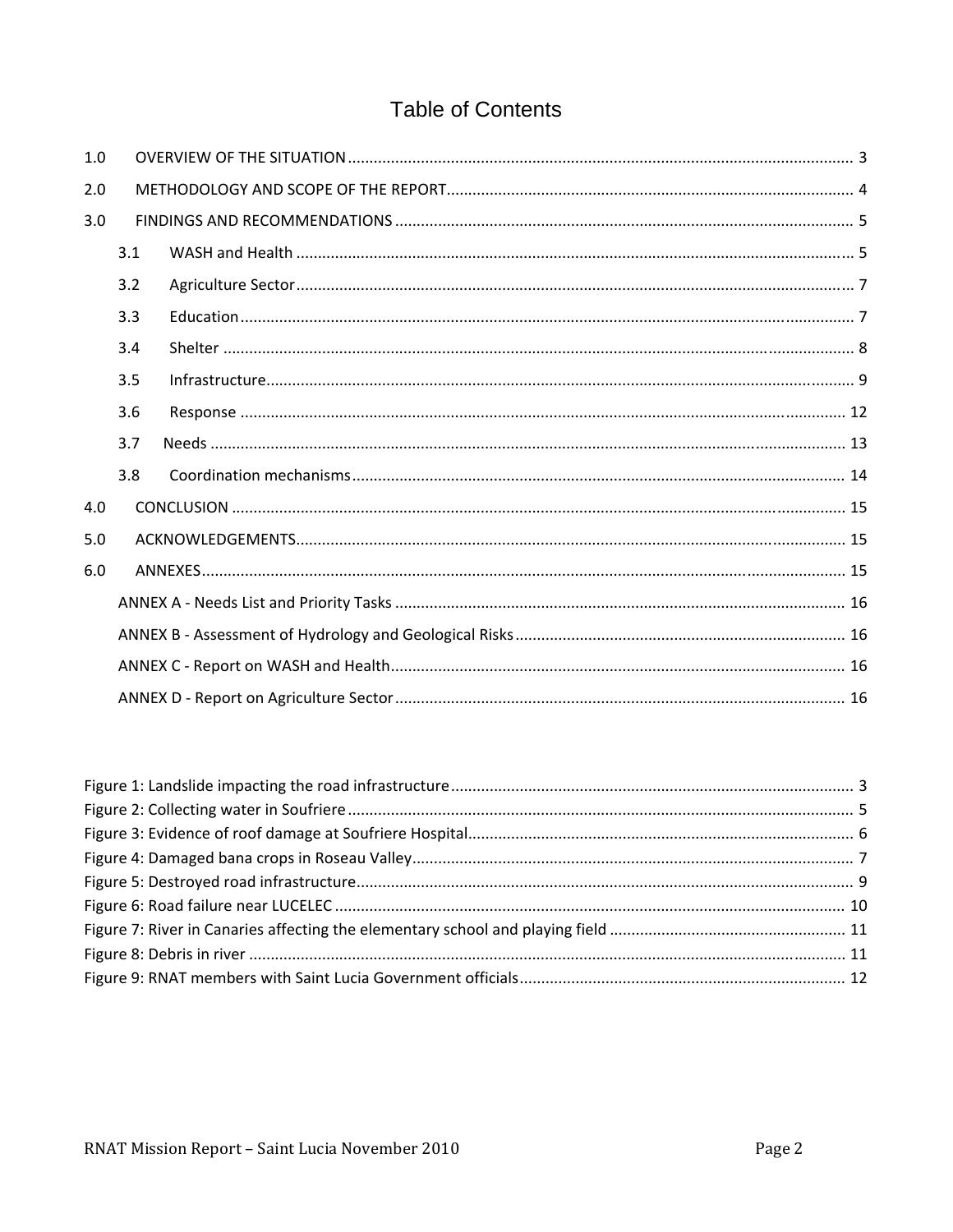# **1.0 OVERVIEW OF THE SITUATION**

Hurricane Tomas, a Category 1 hurricane, affected Saint Lucia on Saturday October 30, 2010 with maximum sustained winds of 90 ‐ 95 miles per hour with higher gusts. Excessive rainfall (533mm in 24 hrs) and high winds have resulted in significant damage to the agriculture sector, road infrastructure, and the utilities sector which caused the Government of Saint Lucia to issue a declaration of a disaster on Sunday, October 31, 2010. The most severe damage was experienced in the western [Soufriere and environs] and central [Barre De L'Isle, Bexon, Guesneau‐Forestiere (the latter based on information received from NEMO)] segments of the island while the most significant utility loss is in the water sector.

Seven (7) persons are confirmed dead as a result of Hurricane Tomas. The numbers of injured and displaced persons are unknown. Presently there are 357 persons in six (6) shelters in Fond St. Jacques, Soufriere. These are the only shelters which remain active. Red Cross is planning to provide Non Food Items to 250 families nation‐ wide.

Across Saint Lucia the most immediate need is for safe water, for drinking and also for personal hygiene and household use. The entire population, 181,000, is impacted by disruption of the water supply - many are without drinking water or relying on bottled or trucked water. Extensive repairs are required to the distribution system, delivery of drinking water and environmental monitoring. Safe water will reduce immediate health risks and is vital for the restoration of other services (e.g. education).



Repairs to the extensive damage to the road network and **Figure 1: Landslide impacting the road infrastructure**bridges are underway. However, debris collected at

bridges must be removed and embankments strengthened to reduce a high risk of further potentially catastrophic, flooding. In the agriculture sector, early clearance of fields will allow re‐planting of crops. Detailed risk assessments and a strategy are needed to stabilize weakened slopes and avoid further landslides.

Organised support is required for those most immediately affected; those displaced and who have lost possessions. External assistance has been coming in but further assistance is needed. This includes food and Non Food Items (NFI) as well as machinery for debris removal from homes, health facilities and schools.

Relief and damage assessment is still ongoing but would benefit from strengthened operational co-ordination at the national and district levels.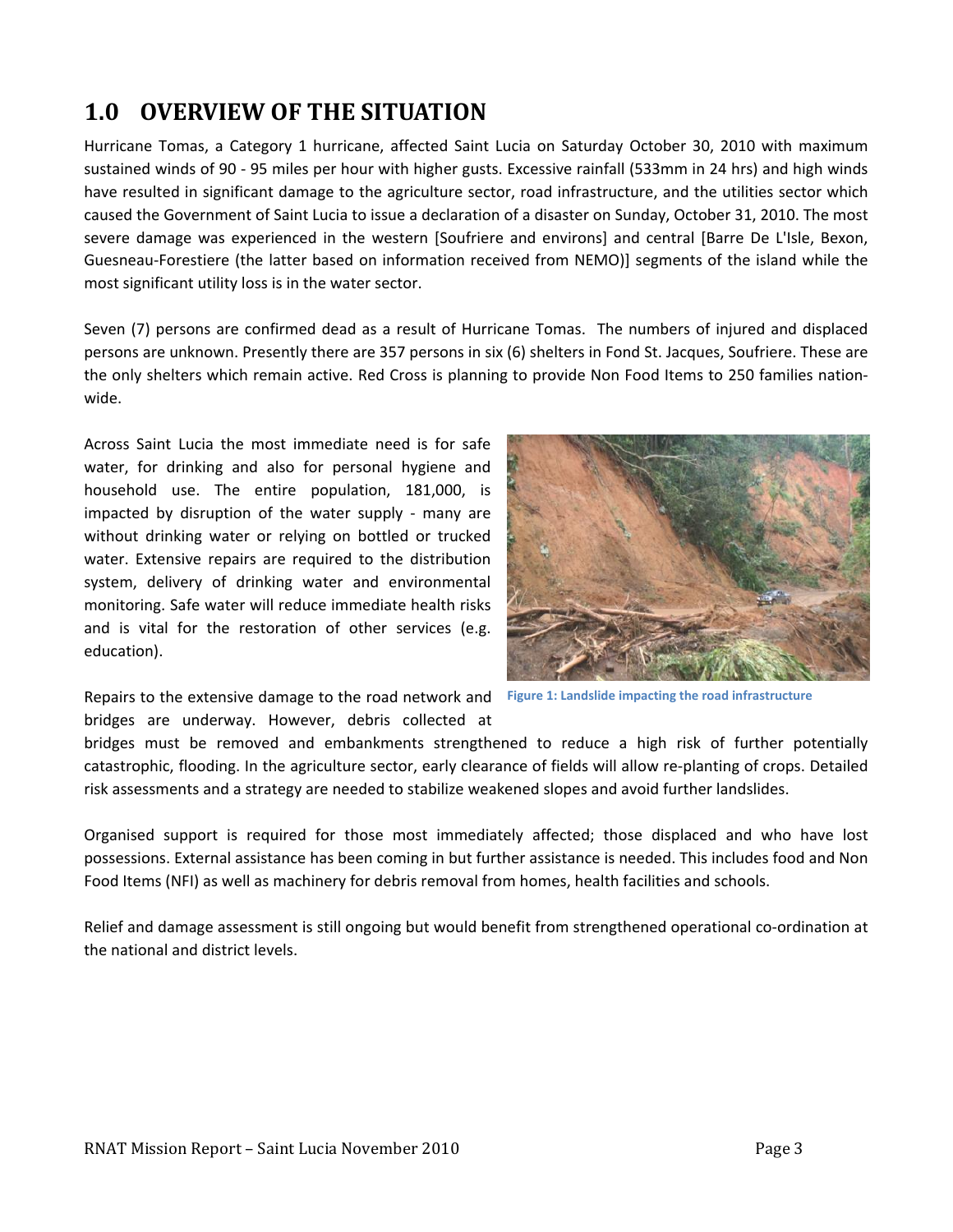# **2.0 METHODOLOGY AND SCOPE OF THE REPORT**

The team was comprised of ten (10) members from organisations represented on the Eastern Caribbean Donor Group for Disaster Management (ECDGDM) and two professionals from Saint Lucia. The team was led by CDEMA and was tasked with producing a Rapid Needs Assessment report within 72 hours of arrival in country. The team members were:

- Earl Arthurs CDEMA (Team Leader)
- Ian King UNDP
- Roger Bellers DFID
- Max Bonnel OCHA
- Nicole Wynter PAHO
- Sarah Lionel CDEMA
- Adrianus Vlugman PAHO
- David Farrell CIMH/CCRIF
- Emmerson Beckles FAO
- Egbert Louis Engineer, Saint Lucia
- Gemma Chery Doctor, Saint Lucia
- Stein Mathison CIDA

This report was informed by:

- Field visits by sectoral RNAT teams to Soufriere town and environs (including Fond St. Jacques), Canaries, Micoud, Anse La Raye, Bouton, Dennery, Vieux Fort and Roseau Valley.
- Sectoral meetings with agencies from Saint Lucia at National and local level; Ministry of Health, WASCO, Ministry of Agriculture, Hydrology Department, NEMO.
- Briefing from International responders; IFRC, USAID, Royal Navy
- Situation reports and data produced by NEMO.

The assessment process was in support of, and directed by, NEMO.

This assessment is based on observation, discussion and raw data provided by NEMO. Quantifications and explanations were sought of scale and type of damage and needs. Findings were cross checked within the team and with the National Disaster Co-ordinator.

This is a rapid needs assessment limited by the availability of information. More detail will be made available in a matter of days by the sectoral damage and needs assessments already underway. In light of the extensive long term impact, NEMO will request a Socio Economic Impact Assessment from UNECLAC. Particular attention will need to be paid to the livelihood impacts and coping strategies of the most vulnerable.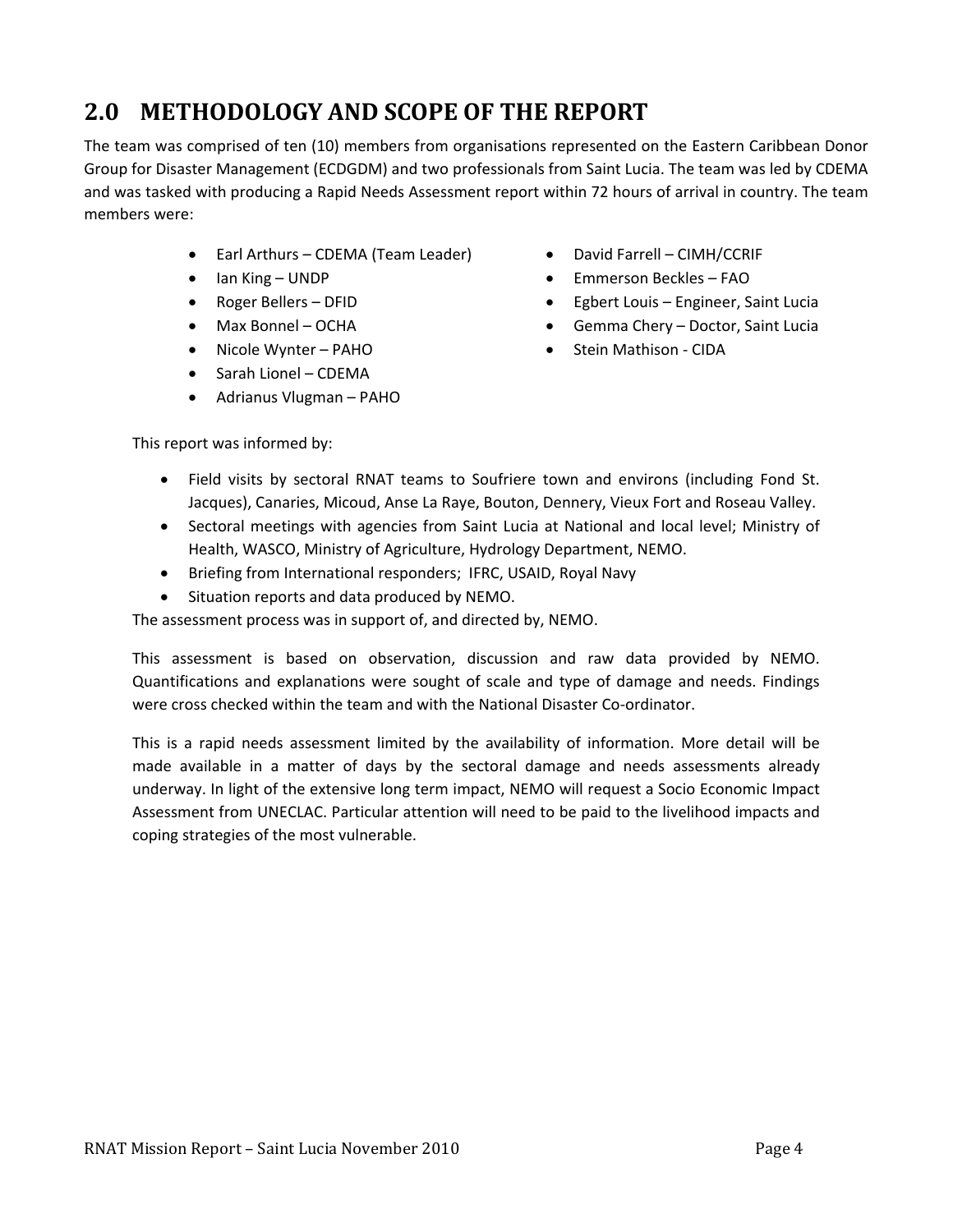# **3.0 FINDINGS AND RECOMMENDATIONS**

## **3.1 WASH and Health**

Initial reports indicate seven (7) confirmed fatalities in Saint Lucia and at least another five persons missing and feared dead. Precise numbers of injured is unavailable due to communication challenges (internet, phone) and transportation difficulties.

The sustainable provision of safe water and sanitation remain a key concern on the island particularly to the continued functioning of health facilities, provision of shelter and wider community.



**Figure 2: Collecting water in Soufriere**

Most of the eight health facilities which were affected have been restored. The Dennery Hospital has however been decommissioned due to the damages. Soufriere hospital is still limited to pedestrian access, with the destruction of the main road entrance, and the Pediatric wing at Victoria Hospital needs to be re‐roofed.

The general consensus is that there will be significant water shortages in Saint Lucia due to damage to the water delivery infrastructure and the electricity infrastructure. There are 28 water production facilities in Saint Lucia, and up to 6:00p.m. on 03 November 2010, only one was

operational. The country's water supply capacity has decreased from 17 million gallons per day (MGD) to 0.14 MGD following the impact of Tomas; this is expected to increase to 2 MGD by November 5, 2010. Safe water will reduce immediate health risks and is vital for the restoration of health services. A large proportion of the population remains without safe water access, and no health facility (including MoH HQ) presently has piped water from the public supply. Of the 36 health facilities, only Richfond and La Resource Health Centers have rainwater catchment tanks. Both are presently at one third of their 3000 L capacity. The Victoria Hospital as of 03 November had only one week's water supply remaining in storage tank.

One observation is that the heavy reliance of Castries on the John Compton Dam introduces a significant amount of risk into the water supply system as a failure of the dam or the related delivery system leads to significant water shortages in Castries.

A few septic tanks have been washed away, primarily in Soufriere resulting in effluent discharge to drains and sub‐surface areas. River water is being used for personal hygiene; clean up, to freshen toilets, etc. Within these areas there are also piles of solid waste along roads and pavements.

### *Needs*

Needs relate to three main areas (see detailed report attached):

1. Provision of safe water to ensure continuity of health delivery services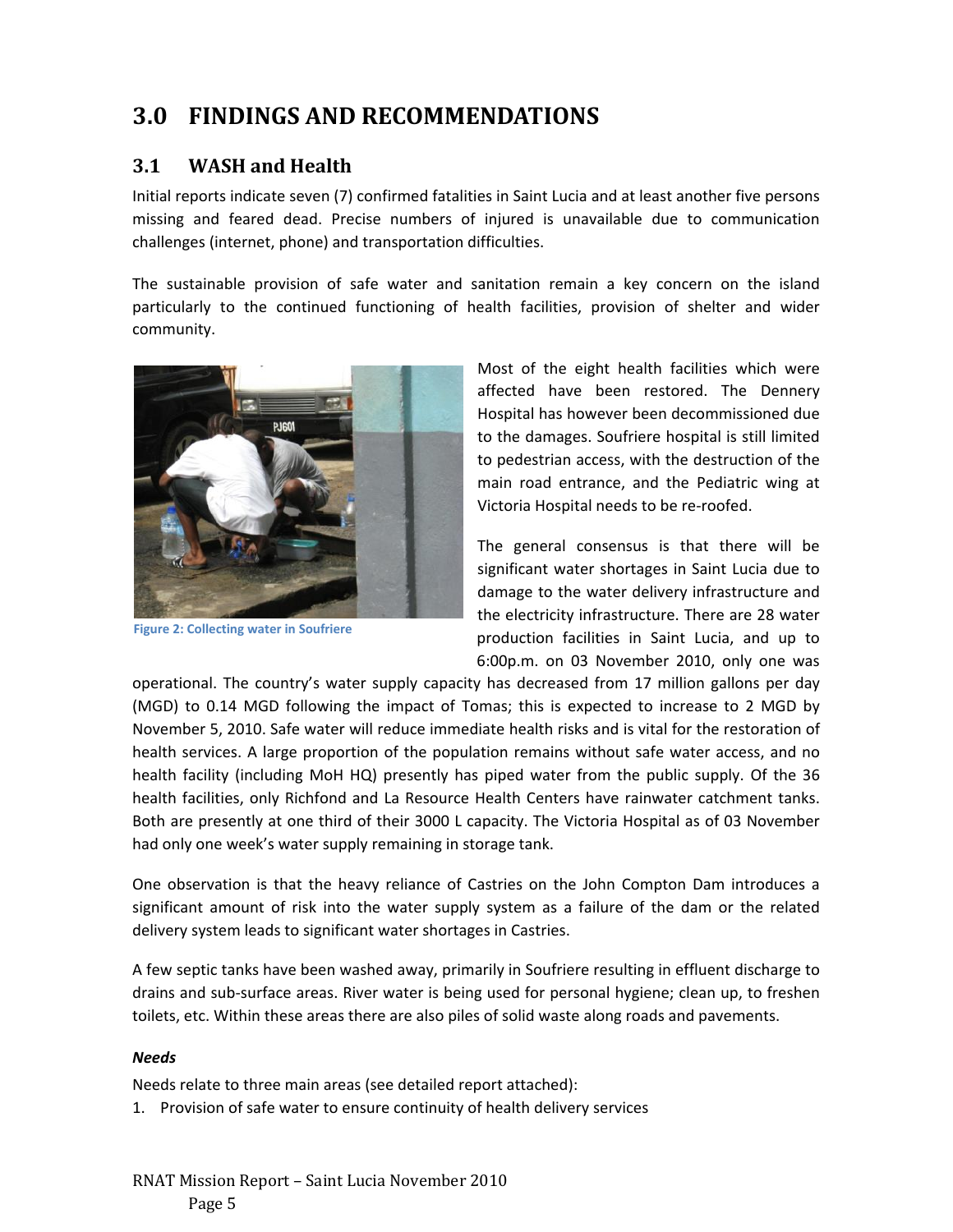- 2. Prevention of outbreaks of water/food, vector borne and skin illness and disease.
- 3. Re‐establishing critical services offered by the now decommissioned Dennery hospital

### Immediate

- 1. Provision of safe water to ensure continuity of health delivery services
	- o Rehabilitation of water intakes, distribution mains and water treatment plants, pumping stations (also applies to #2);
	- o 34 water tanks and fittings for setting up rainwater harvesting system in all health facilities;
	- o Water disinfectants
	- o Cleaning Materials, Hand sanitizers
	- o Emergency mobile water treatment facilities (tbc)



**Figure 3: Evidence of roof damage at Soufriere Hospital**

- 2. Prevention of outbreaks of water/food, vector borne and skin illness and disease.
	- o Provision of domestic water disinfectants tablets (flocculant‐disinfectant type e.g. PuR or Chlor-floc, to be able to treat the turbid water) – 2 million for first 2weeks, following initial pilot to assess acceptance and use by populace.
	- o 30 water testing kits/reagents for water quality surveillance
	- o Provision of water containers
	- o Clearing debris and solid waste, especially in affected communities in the South
	- o 16 Ventilated Improved Pit Latrines for shelters in Fond St. Jacques
	- o Hygiene promotion in shelters (educational materials, cleaning materials)
	- o Vector control (rodents, mosquitoes) equipment and supplies (foggers, chemicals, traps, etc.)
	- o Enhanced disease surveillance (communication, transportation)
	- o Public information, education, dissemination; water safety, hygiene and sanitation, food safety, vector control.....
- 3. Re-establishing critical services offered by the now decommissioned Dennery hospital.
	- o Includes upgrading Richfond health center to offer emergency care. Required supplies/equipment attached.
- 4. Other Facilities:
	- o Re‐roofing of Pediatric ward at Victoria Hospital

### Early recovery and rehabilitation

- 1. Rehabilitation of water supply system
- 2. Restore functionality of Dennery Hospital
- 3. Rehabilitate road access to Soufriere hospital
- 4. Generators for health facilities
- 5. Equipment and contents lost and Victoria Hospital's Pediatric and X-ray units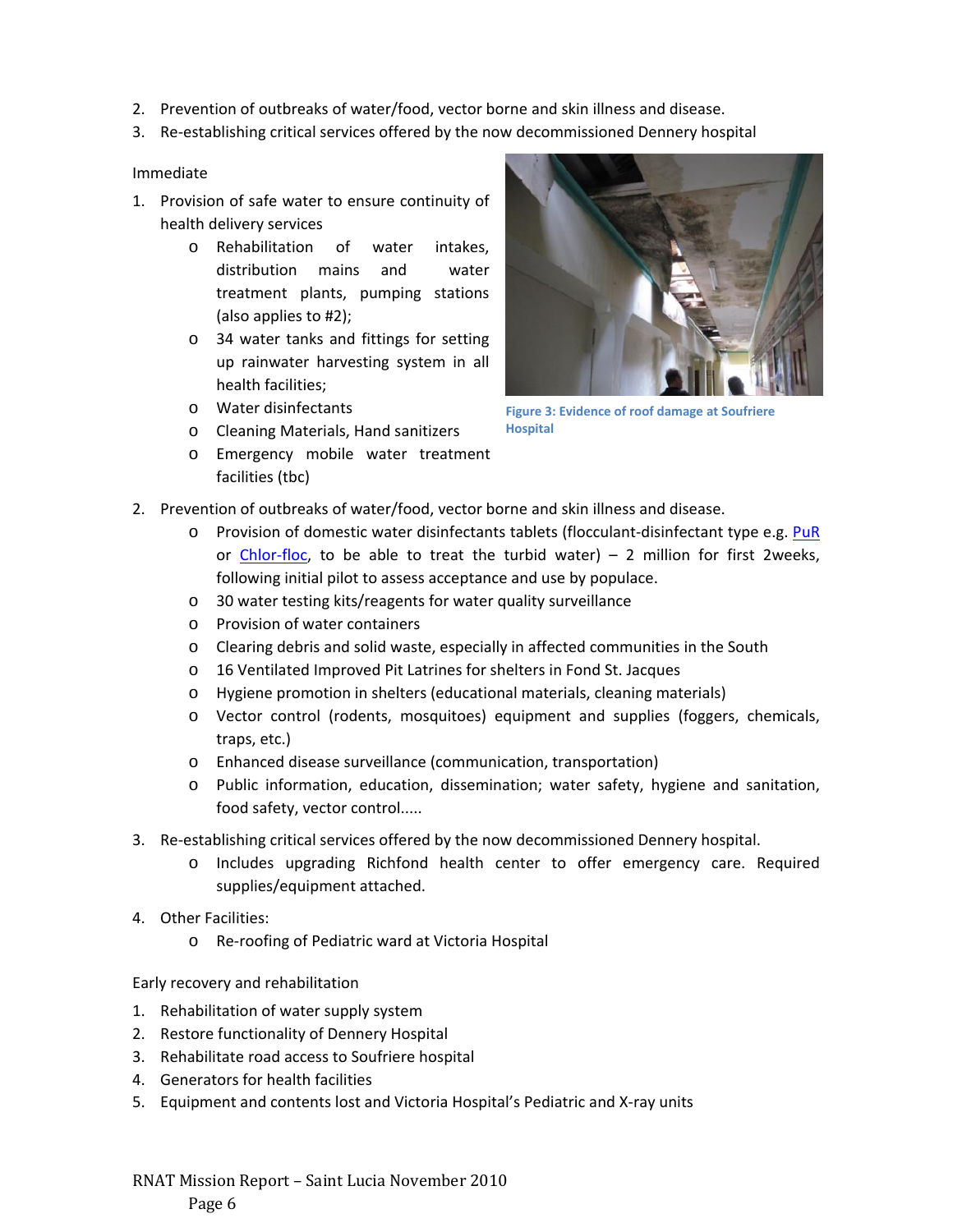## **3.2 Agriculture Sector**

The agricultural sector sustained substantial damage during the passage of Hurricane Tomas with the banana industry being severely affected through toppling, flooding and sedimentation. Preliminary estimates of damage to the banana industry range between 80% and 90% with a potential weekly income loss up to EC\$2.0 million over the next six month period. The need for replanting, drainage of fields and the reconstruction of irrigation systems and boxing sheds are evident.

For the non-banana sub-sectors, the impacts, while generally significant, were varied. Ministry of Agriculture reports an estimated 80 acres under open‐field vegetable production were all washed away while up to 60% of greenhouses under production could have sustained major damages. Final figures will informed by further assessments. While most fruit trees remained intact, fruit loss from producing trees (citrus, breadfruit, pawpaw) was in the range of 60%. The livestock sector experienced damages through the drowning of animals, the destruction of housing for poultry and pigs and the loss of broilers and layers. Damages to the fishing industry estimated at EC\$1.5 million, were realized in terms of submerged engines, loss of fish pots, gear and nets, flooding of fresh water ponds, loss of sea moss ventures and damages to aqua-culture facilities at Union and View Fort. The forested areas in the country do not appear to have sustained major wind damage although the numerous land‐slides and the exposure of soils of the slopes would be areas of concern. Generally the infrastructure within the agricultural sector sustained major damages, in particular, the irrigation systems within the banana and non‐banana regions, farm roads and drainage systems, soil loss due to erosion and flooding, loss of farms due to river action

and as a result of land‐slides within agricultural areas.

### *Needs*

- 1. Cleaning of fields and irrigation systems
- 2. Drainage of fields and the reconstruction of irrigation systems
- 3. Support for replanting and production (tools, seeds and boxing sheds)
- 4. Rebuilding / repair of access roads, sheds and other structures



**Figure 4: Damaged bana crops in Roseau Valley**

## **3.3 Education**

According to the Ministry of education, at least fifteen percent (15%) of schools suffered extensive structural damage. This includes schools with roofs blown off; heavy cracks in walls, floors completely damaged and washed away foundations. The RNAT only observed flooding damages in its assessments (Soufriere, Dennery, Canaries, Micoud, and Bouton). Additional information pertaining to other school damages was received from the Ministry of Education.

As a result of heavy flooding, 3‐5 feet of siltation is left in some schools particularly in the Soufriere area. Leakage from ceilings has resulted in damaged resource materials, books, furniture,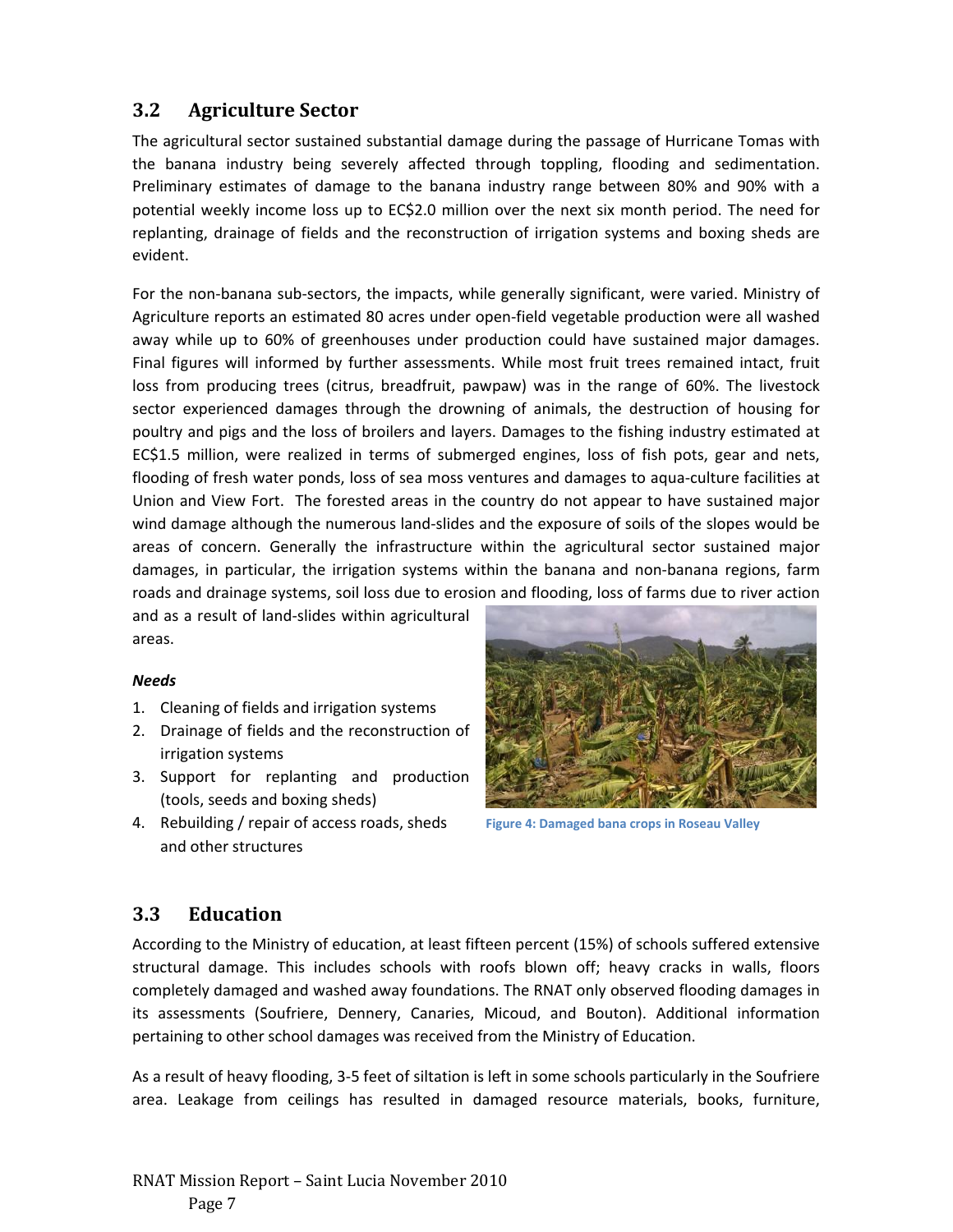equipment (computer) elsewhere. These schools include Dennery Infant and Dennery Primary, Canaries Infant and Canaries Primary, Entrepot Secondary, Vieux‐Fort Secondary and Vieux‐Fort Infant, Clendon Mason Secondary schools. At Dame Pearlette Louisy Secondary, the computer room is entirely destroyed as a result of 5 feet of water which flooded the school. There was extensive damage to sewer lines, fences, pipes and electrical fixtures.

The Ministry of Education has advised that school will remained closed until Friday, November 5, 2010. However, Government will issue the notice for re-opening of schools as deemed necessary.

### **Challenges**

- 1. Lack of water‐ shortage of water to supply schools
- 2. Lack of electricity and telephone will affect the re-opening of schools
- 3. Inaccessibility to schools Road and bridge to Bexon Combined and Anse La Raye Primary destroyed and therefore there is no way to access these schools.
- 4. Land slippage at between Bouton and Soufriere makes Bouton Combined inaccessible to some children from Soufriere town area.
- 5. Reporting to duty Personal losses will affect teachers, principals, ancillary staff and it may be a challenge for them to report to duty.

### **Needs**

- 1. A massive clean‐up campaign is needed
- 2. Safe water at schools and surrounding communities including restoration of water tanks
- 3. Furniture and equipment
- 4. Resource material and books
- 5. Ready packed meals for school feeding program

### **3.4 Shelter**

Shelters in affected areas were opened Sunday, October 31, 2010 to accommodate persons. To date all shelter occupants have departed apart from those in the most severely impacted area of Fond St. Jacques, Soufriere where over 300 persons are now accommodated in six (6) shelters. This is the result of the Prime Minister's directive that was based on the engineer's recommendation to evacuate in the face of an expected tropical wave and further potential landslides.

The response of the sector targets people in shelter, those with host families and those that have lost their belongings.

### **Challenges**

- 1. Overcrowding in Fond St Jacques' shelters
- 2. Uncertainty over numbers of women, men and children in shelter and therefore catering for specific needs
- 3. Provision of a safe environment for women and children
- 4. Access to water
- 5. Limited food
- 6. Supplies for sleeping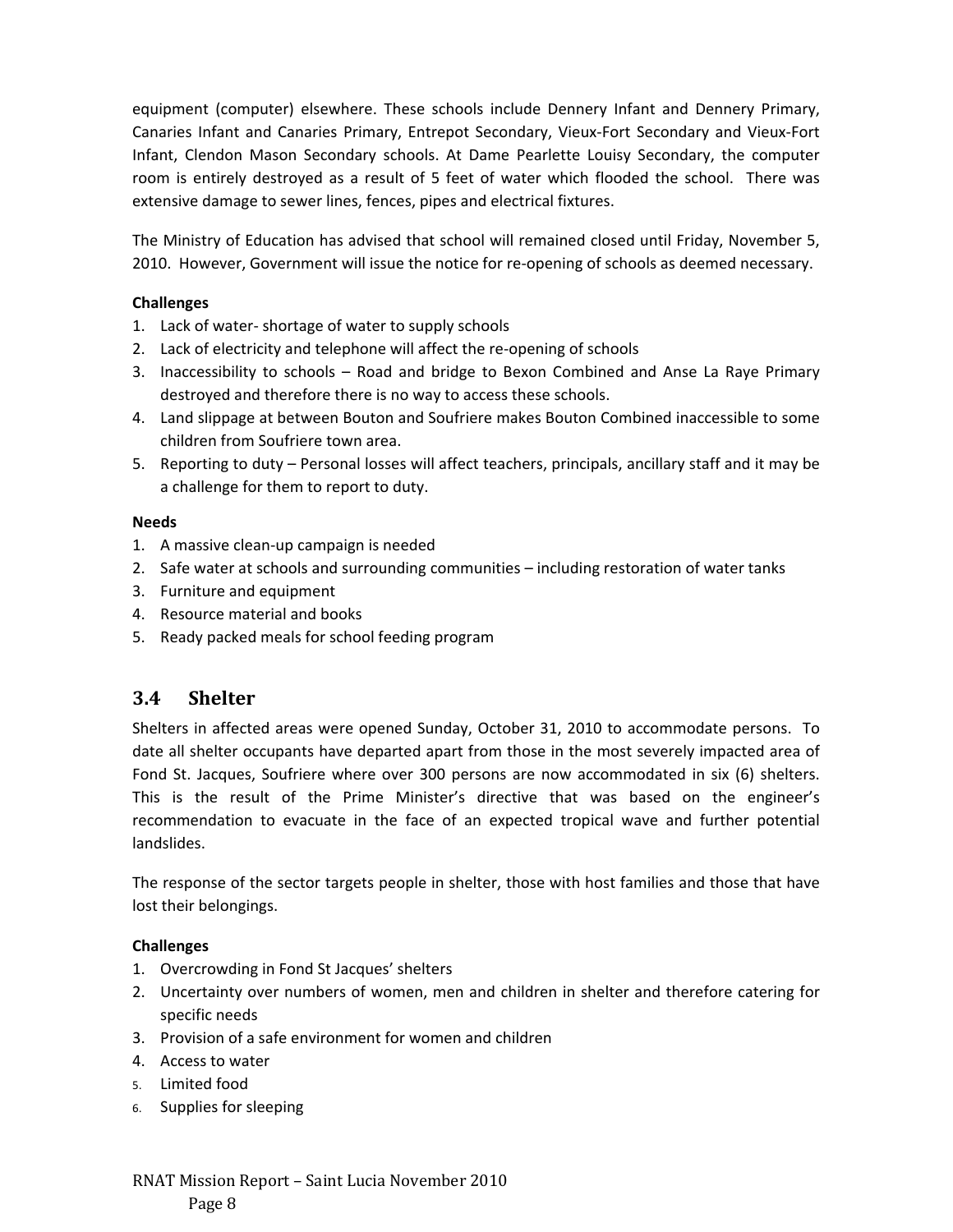### **Needs**

- 1. Short and medium term shelter needs (no specific time set, but expect it will take a while) until all clear to return to homes
- 2. Assessment of landslides risk and any necessary mitigation measures for displaced persons.
- 3. Sleeping materials mattresses / cots / blankets (250 families)
- 4. Water and food supplies
- 5. Hygiene kits
- 6. Shelter management and psycho‐social care.
- 7. Disease surveillance

## **3.5 Infrastructure**

There are substantial damages to infrastructures reported in Saint Lucia following passage of hurricane Tomas (see detailed analysis in annexes). As a result, several populated areas were inaccessible up to 3 days after the event. Many infrastructures are still at risk should there be additional rain. Indeed, a significant amount of soil remains on the freshly exposed slope surfaces which may be mobilized with any significant rainfall. Re-mobilization of this material will result in (i) the contribution of sediment to the river valleys and (ii) the production of clay slurry on roads through the upland areas making travel unsafe for both vehicular traffic and pedestrians.

Most of the destruction is not the result of wind or flooding but from subsequent landslides which have cut roads, destroyed bridges and washed away entire river banks deep inside. The impact on the road system is variable with blockage by debris; erosion; and compromise loss of retaining structures (see image). Infrastructure is therefore a major concern with rehabilitation being a mammoth task. Most adversely affected areas are in the south west, with the greatest impact being in the Soufrière district. Additionally the disruption of the access to the tourist sites around Soufriere impacts the livelihoods of the local communities.



**Figure 5: Destroyed road infrastructure**

The landslides associated with Hurricane Tomas have impacted and continue to threaten the stability of some of the roads. As shown in the highway near LUCELEC, a significant road failure is evident. The initiation of road failure is also observed at another location along the road. However, no warnings were provided for the site where the failure was developing. These situations pose a risk to vehicular traffic and pedestrians, especially heavy vehicular traffic. It is likely that the frequency of heavy vehicular traffic on/along the highways

will increase significantly in the near future due to the clean‐up operations.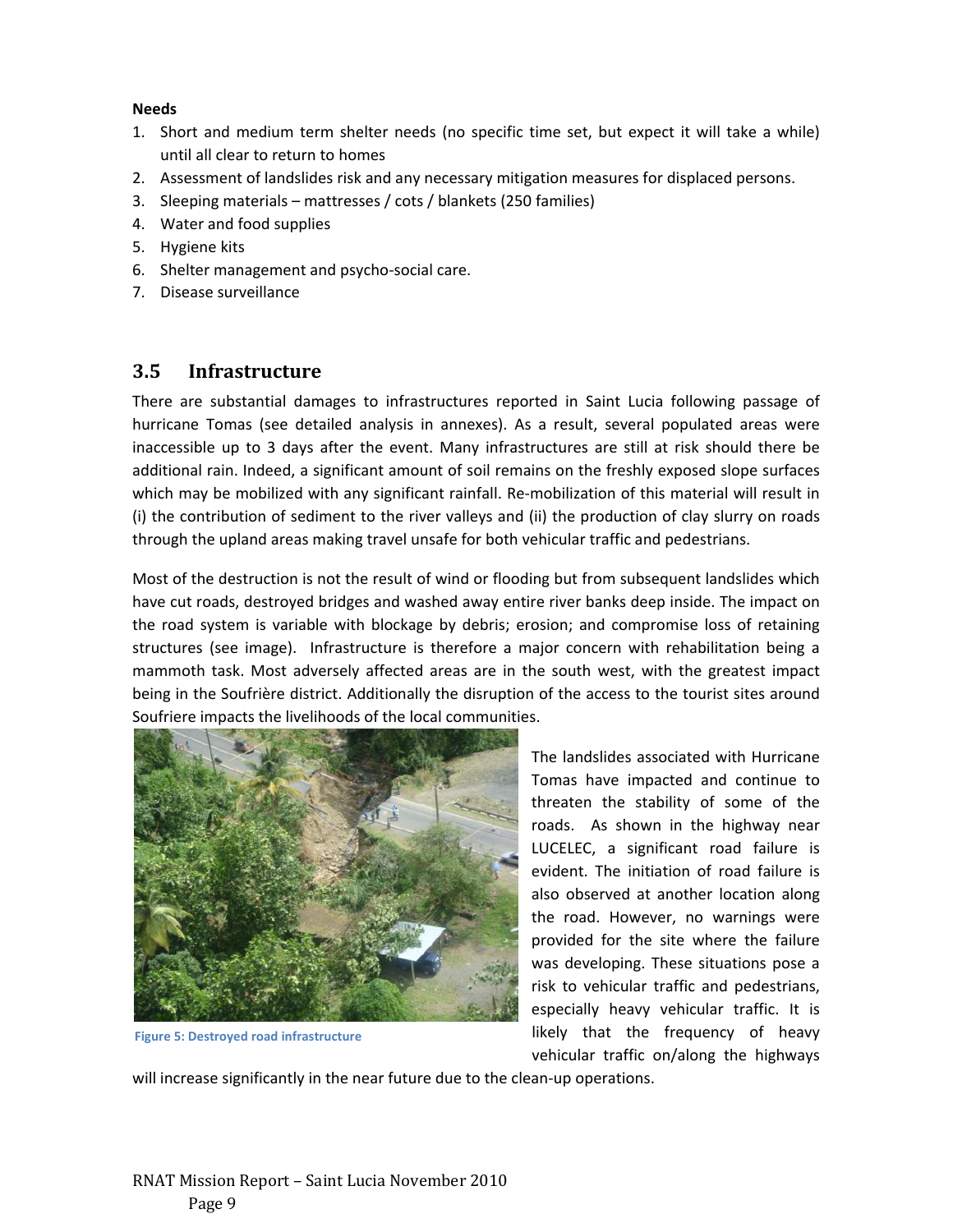Removal of debris from slopes is essential for the recovery process to reduce vulnerability. However, this is a very high risk process as landslides may be reactivated during the process placing heavy machine operators at the base of the slide and persons working on slopes at considerable risk. It should be noted that soils removed from households and communities may be contaminated with various chemical products. The potentially contaminated soils are currently sitting along roadways awaiting collection and hauling to various sites around the country. Unregulated soil disposal can pose significant long term environmental damage to communities and the country.



**Figure 6: Road failure near LUCELEC**

Some of the effects are reported below: Soufriere, Barre Des L'Isle and Odsan.

In Soufrière, a major cleanup activity is required for the north‐western wedge of the town which is enclosed by the Soufriere River. No significant structural damage to houses was observed, apart from those described as completely destroyed and moderately affected. There was hardly any

observation of roof damage. The entire road along the front of the entrance to the hospital is destroyed

and is now a major watercourse. At the Fond Cacao Bridge, the river has widened to almost two and half times the original width. The river has changed course significantly and has reduced some lots to about 50% of their original size. Cresslands is a major disaster area; with both the Cresslands Housing Development and the access road to Fond St. Jacques completely destroyed/devastated. The main access road to Fond St. Jacques at the Cresslands area is cut off by a massive crater approximately 50m by 60m by over 15m deep. In Fond St Jacques, 15 houses are completely destroyed; 19 suffered moderate damage and could be repaired.

A significant number of large landslides were observed along the span of highway extending from Canaries into the interior. This area is characterized by steep valley slopes with all of the slopes being covered by thick red clay soils that may have resulted from the weathering of the underlying volcanic rocks. These soils appear to be loose and extremely erosive.

Between Odsan and Ravine Poisson, flood waters inundated the entire stretch between both roads; a pedestrian bridge was completely destroyed, drains filled with silt and many power lines and poles are on the ground (50%).

Barre Des I'Isle is a major damaged zone with 15 major, 4 medium and 9 minor landslides on embankments above the road. Fortunately it is not a densely populated area.

In all areas there was little evidence of wind damage apart from banana plantations. Electricity poles (rated to 70mph wind resistance) were mostly intact apart from those affected by landslides and floods.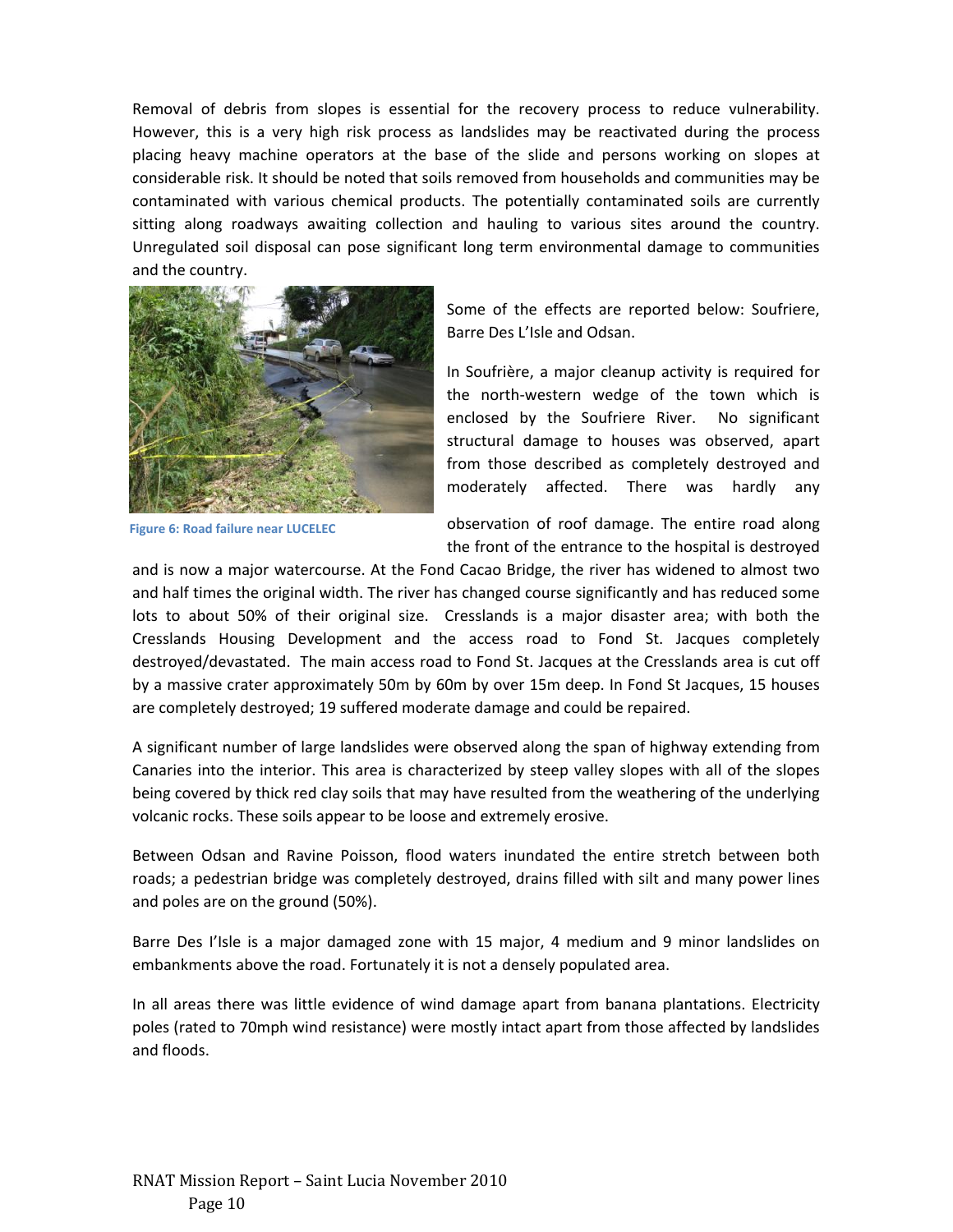### **Needs**

*Immediate*

- 1. Assess landslide risk. Any displacement, relocation, or authorization of reopening of roads should be done after thorough risk assessments. This is a priority in areas such as Fond St Jacques.
- 2. A road safety monitoring programme should be initiated, if not already in place, to identify those portions of the road

vehicular loads.



network that may fail under various **Figure 7: River in Canaries affecting the elementary school and playing field**

3. It is highly recommended that geotechnical

advice be sought to provide guidance related to stabilization of the current environment and long term actions to prevent a recurrence of this situation given that the combination of climate change and increasing climate variability may provide similar extreme weather events in the future.

- 4. Strategize the cleaning up operations. The focus should be on clearing sections of the river to prevent any further breaching of the walls by impending tropical events. Also, consideration should be given to the use of small mechanical equipment (like Bobcats) to clear the narrow streets, while at the same time reducing damage to asphalt surfaces.
- 5. Clearance of debris around bridges. There is a danger of collapse and life threatening flash floods. This should be accompanied by landslide assessments and slope stabilization. This should also involve a debris management plan.



**Figure 8: Debris in river**

#### *Recovery*

Some examples of concrete mitigation works:

o Increasing the heights of the Soufriere River wall is absolutely necessary, particularly in the area where the breach has occurred.

o Training of the river is required in the Fond Cacao area, with the need to place extensive length river wall (over 500 ft.); most likely out of gabion

baskets or in areas where there is sufficient land, armour stone or slope protection methods using rip rap.

The Fond Cacao Bridge wing‐walls must be reinstated and at minimum, the river must be retrained immediately near the bridge.

o Significant clearing of the Cresslands Housing Development will be required with perhaps the need for either (a) major drainage considerations; (b) abandonment of the site; or (c) Performance of a detailed environmental impact assessment as reports from residents suggest that this is an area known to be prone to landslides.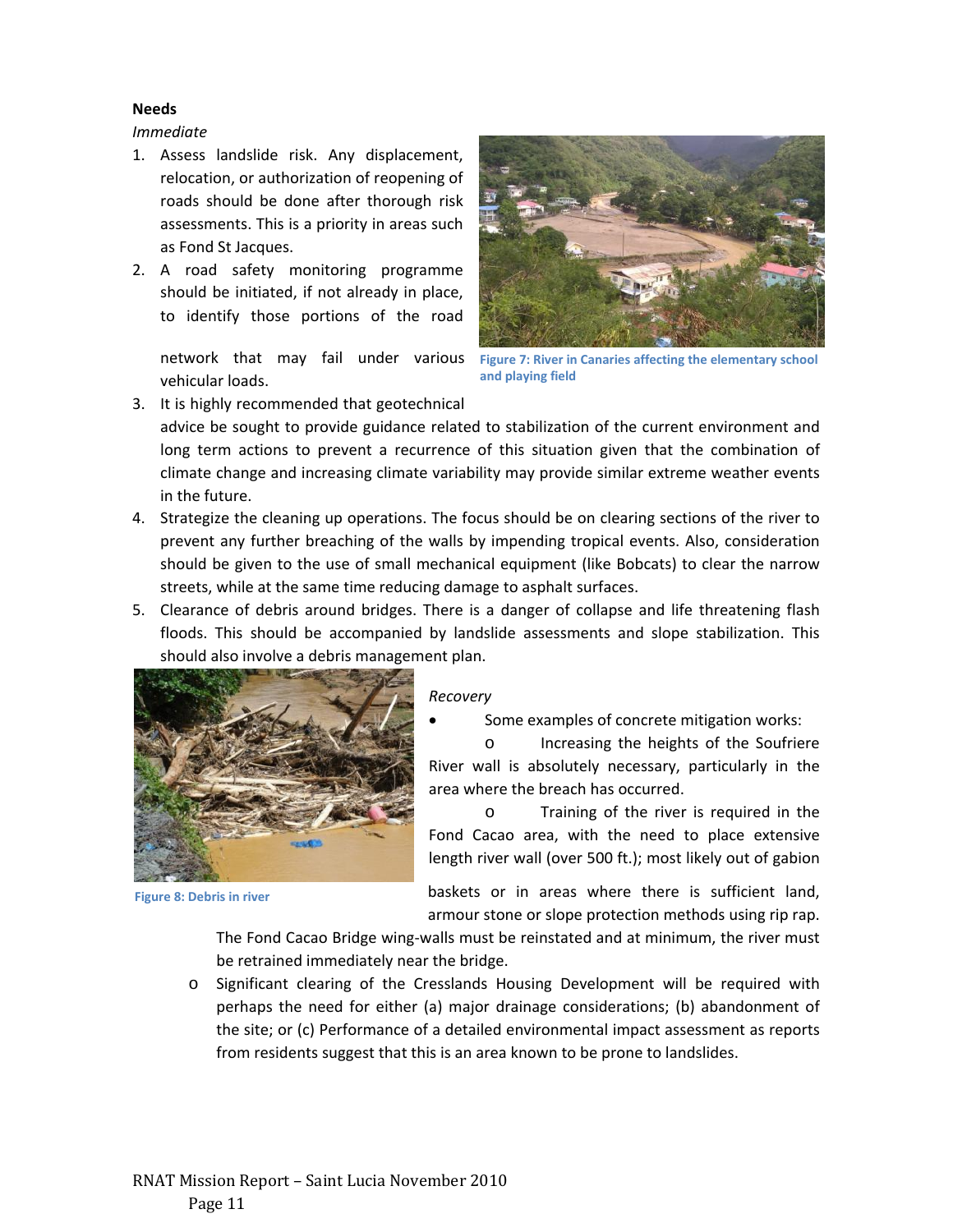o The Barre Des L'Isle has sustained major devastation and the slopes would require major stability action; Major retaining walls would be required; some may be as long as 50 metres and 12 metres high.

## **3.6 Response**

### The National Response Mechanism

The National Emergency Management Organization activated its NEOC on Saturday October 30, 2010 at 8:00 a.m. A national shutdown was issued by the Prime Minister at 6:00 a.m. Emergency shelters were ordered opened. The "All Clear" was given at 12:00 p.m. on Sunday October 31, 2010. The Hewanorra airport was closed due to flooding and did not reopen until Wednesday November 3, 2010. Initial damage assessment was carried out along with search and rescue.

### *The Regional Response Mechanism*

The CDEMA Coordinating Unit established and maintained contact with the National Emergency Management Organization in Saint Lucia (NEMO SLU), on Friday October 29, 2010. The Regional Response Mechanism was placed on standby and the CARICOM Disaster Relief Unit (CDRU) was also placed on standby in preparation for deployment to Saint Lucia or any of the other two CDEMA PS that were being threatened. The Sub‐Regional Focal Point (Barbados) was recovering from the impact of Tropical Storm Thomas, but was still able maintain radio communication with the NEOC (NEMO SLU) throughout.

The Eastern Caribbean Donor Group on Disaster Management (ECDGDM) met on Sunday October 31, 2010 at 3:00 p.m. and confirmed their pre arranged commitments. It was also agreed that a Rapid Needs Assessment Team would be deployed in support of Saint Lucia as requested by the Government of Saint Lucia.

### *Regional Response*

- RSS Provide air transportation to deploy the RNAT team, CDEMA & RSS
- CDEMA subregional focal
- CDB USD 200,000 Emergency Relief Grant offer to Saint Lucia.

### *The International Response Mechanism*

- The International Federation Figure 9: RNAT members with Saint Lucia Government officials of the Red Cross and Red
	- Crescent (IFRC) and National Red Cross Societies (France)
		- o Distribution of NFIs
		- o Disaster Relief Emergency Fund (DREF)
		- o Regional Appeal

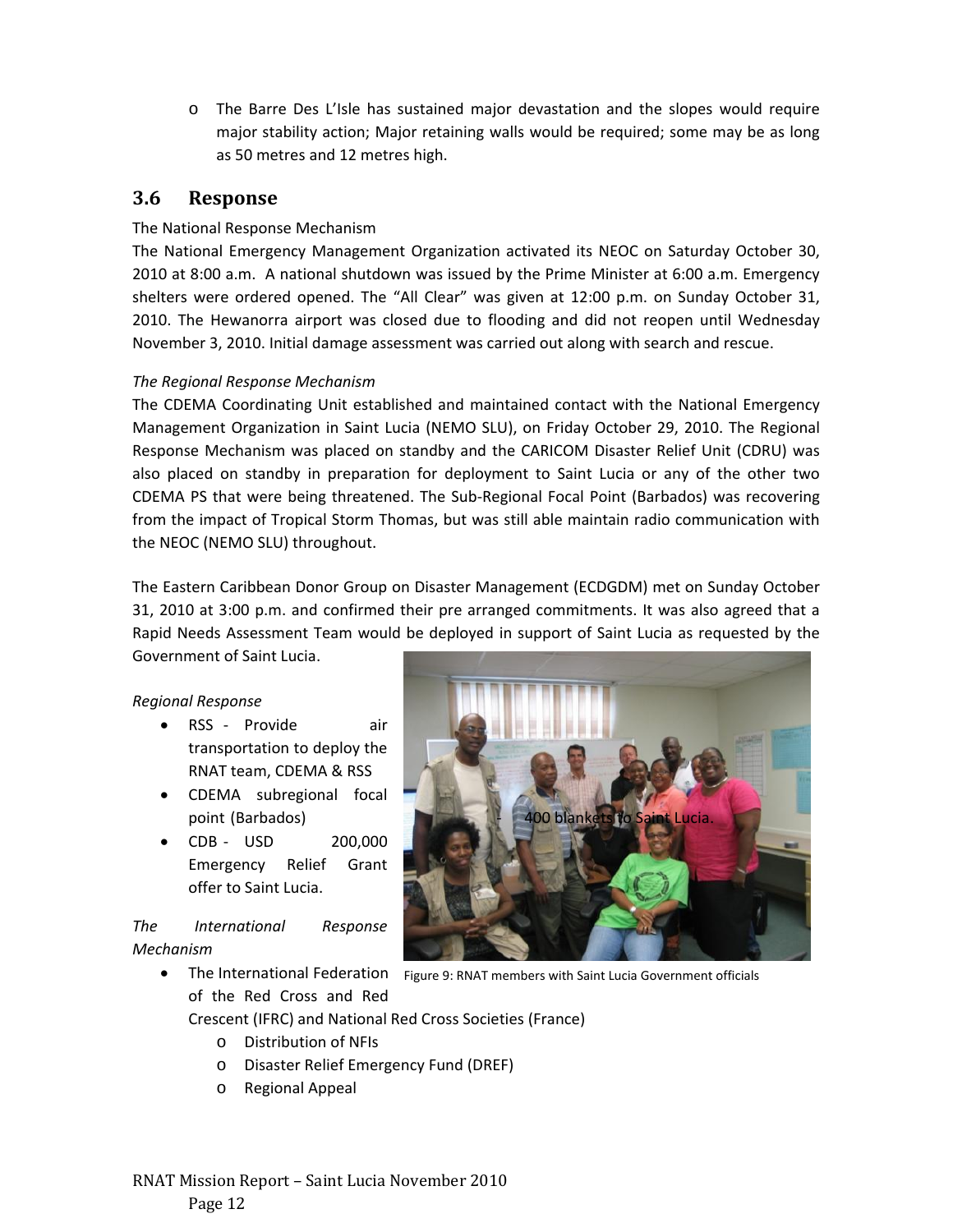- United Kingdom
	- o DFID Officer
	- o Her Majesty Ship, Manchester & Royal Fleet Auxiliary Wave Ruler : Aerial reconnaissance, SAR, Logistic support, Water provision & Hospital repairs
- United States
	- o USD 50,000 for Relief Supplies and Operational Support
	- o 100 boxes of plastic sheeting
	- o 1000 Blankets
	- o 1000 Hygiene Kits
	- o 1000 five gallon Water Containers
	- o Support for a Combined USAR Team to conduct Damage Assessment and Search and Evacuation Operations.
- Australia
	- o AUS 100,000 (for CDEMA affected countries)
	- CARICOM Development Fund
		- o USD 20,000
- France
	- o Helicopter Support for Search & Rescue operations in the Fond St. Jacques area
- Canada
	- o CIDA ‐ Water Infrastructure Specialist
- PAHO
	- o Technical support (3 persons) ‐ Water and Sanitation, Public Health and Disaster Specialists
- OCHA
	- o Emergency Cash Grant (tbc)
	- o Technical support (Regional Disaster Advisor joining the RNAT)
- UNDP
	- o Coordination Recovery Grant (tbc)

### **Challenges**

- 1. Communications was weak initially due to the damage to telephone poles, some landlines were unserviceable. Cell phones were not working in the northern areas
- 2. VHFs not working due to damage to the repeaters

## **3.7 Needs**

The needs list at Annex A includes immediate needs where gaps were identified, but specifics on figures need to be refined in the second assessment based on current contributions. Medium and long term needs are also identified as are priority tasks.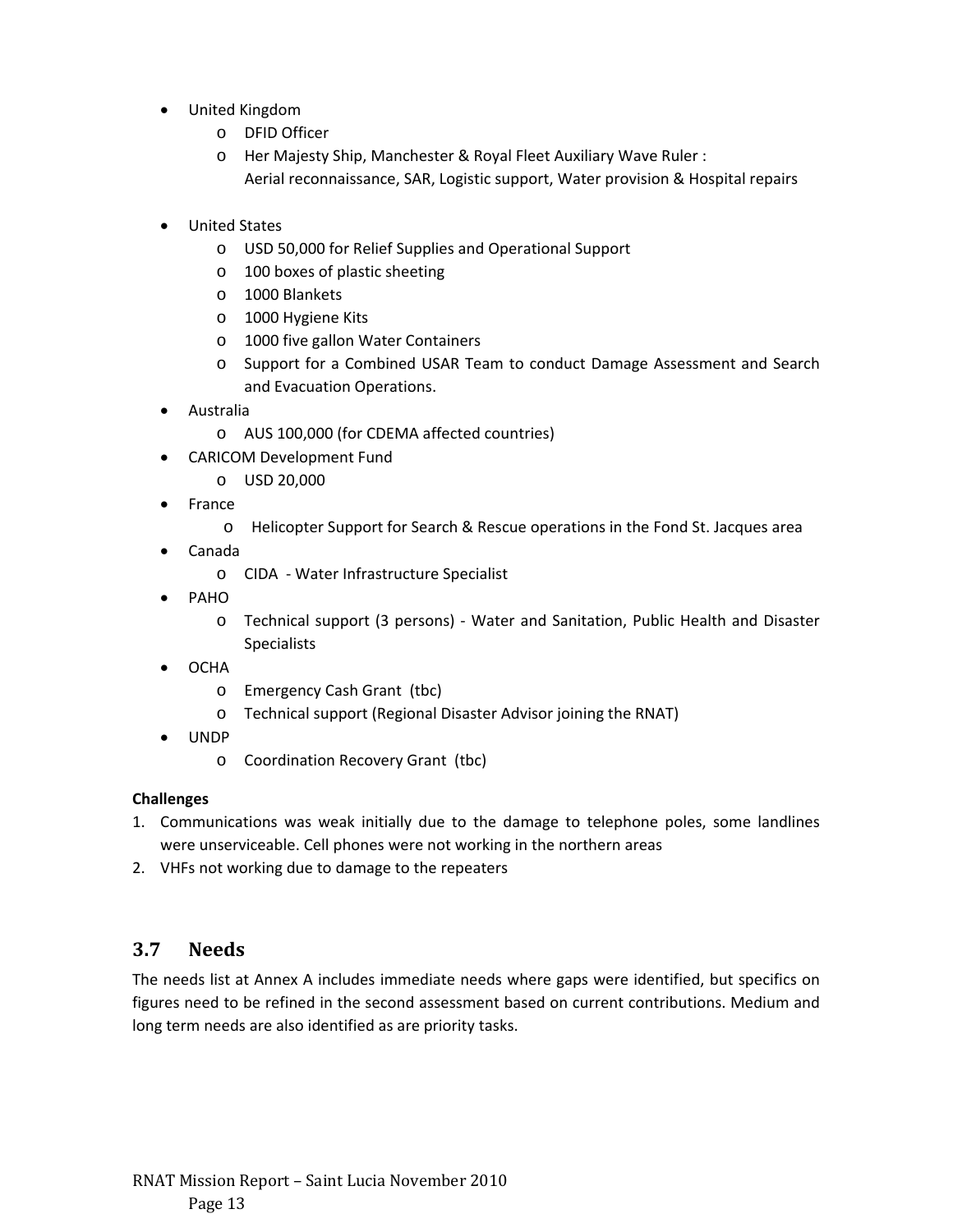## **3.8 Coordination mechanisms**

The National Emergency Management Organization (NEMO) in Saint Lucia is responsible for responding to the needs after a disaster and coordinating the response at local, regional and international levels. NEMO comprises 12 National Disasters Committees (Transportation, Supply Management, Telecommunications, Damage Assessment and Needs Analysis, Information, Welfare, Stress Response Team, Emergency Works/Rehabilitation/Reconstruction, Shelter, Oil Pollution, Hospitality and Mitigation) and 18 district Disaster Committees.

At the national level, NEMO quickly responded to the emergency by deploying to affected areas in the immediate aftermath of the disaster and ensuring general coordination of the response. Daily briefs with the Prime Minister were held with national strategic players.

According to the Emergency Management Plan, the National Emergency Operations Centre (NEOC) is expected to be the centre from which all commands are issues and where all heads of essential services locate. Some Disaster Committees met during the emergency (i.e. Education, Shelter, transportation, Supply, Welfare, and Health) and continue to ensure sectorial response from their ministries, not from a central NEOC. Disaster Committees are responsible to inform NEMO of the situation and needs by sector, which should be reflected in NEMO's daily Situation Report. There was no activation of an international EOC (IEOC) which is based at the Ministry of External Affairs and is in charge of managing all international affairs concerning the disaster, namely donations and disaster relief.

At field level, the RNAT team witnessed in the areas assessed (Dennery, Soufrière, Micoud) an efficient response coordination and commitment from local committees. The first response communications between the NEOC and district Disaster Committees was hampered by collapsed telecommunications services. Operational coordination mechanisms were unclear and will need to be strengthened in the coming days.

A daily information brief took place every day between the Head of NEMO and the RNAT Team with other partners such as IFRC, USAID/OFDA. Only the Health national counterpart attended those coordination meetings.

### **Recommendations**

- 1. The team recommends that national sectors (Disaster Committees) brief NEMO on the situation needs and response by sector on a more regular basis, ideally daily. This should be an information‐sharing meeting at operational level.
- 2. The team also recommends that other international partners deployed to Saint Lucia join this operational information‐sharing meeting so that every actor involved in the response is up to date on the situation and requirements.
- 3. This could take place every day in the NEOC at 6:00 p.m. Every Disaster Committee involved in the response could send a representative and input into the National Situation Report.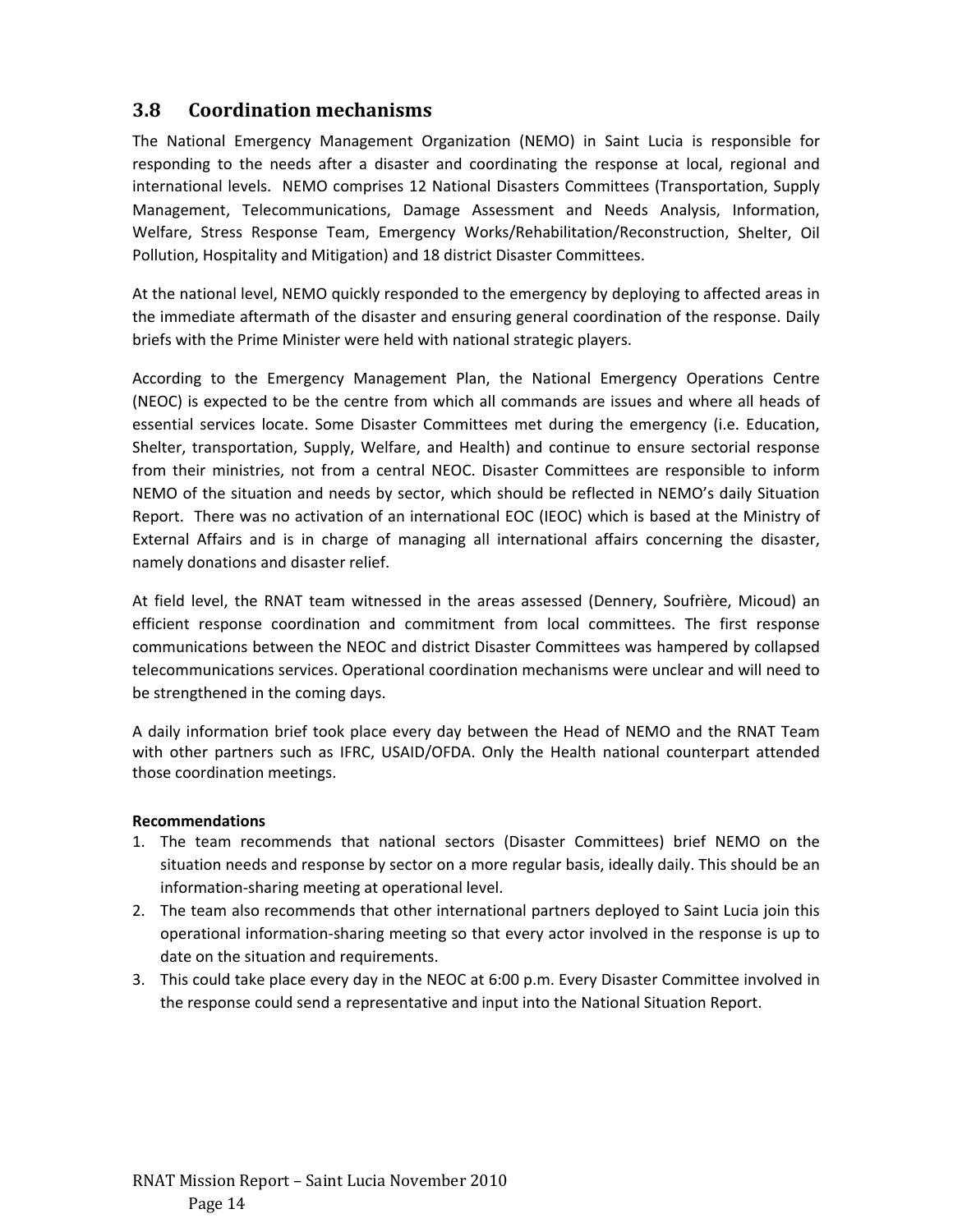# **4.0 CONCLUSION**

The impact of hurricane Tomas on Saint Lucia was a significant event in its history. Between 400 mm and 533 mm of rainfall fell in 24 hours, which represents approximately double what fell in 1994 during the passage of Tropical Storm Debbie. As a result, the major impact was due to landslides and flooding. Infrastructure suffered the most with a drastic reduction of water production to less than 1% of the situation ex‐ante. Another major impact was to road network resulting in several key communication points cut and communities isolated.

There is urgent need for a comprehensive response from an immediate relief to recovery. Restoration of services and infrastructure is essential but equally so is the adoption of risk mitigation in the reconstruction planning.

*In short, Saint Lucia needs to Build Back Better*

# **5.0 ACKNOWLEDGEMENTS**

The RNAT Team would like to express its deep appreciation to the Director, staff and volunteers of NEMO for their support, hospitality and camaraderie. The team also wishes to thank the Regional Security System for facilitating transport to and from Saint Lucia. Finally, great esteem is expressed to the people of Saint Lucia for the strength in the face of adversity.

# **6.0 ANNEXES**

- **A. Needs List and Priority Tasks**
- **B. Assessment of Hydrology and Geological Risks – David Farrell**
- **C. Report on WASH and Health – PAHO**
- **D. Report on Agriculture Sector – Emmerson Beckles**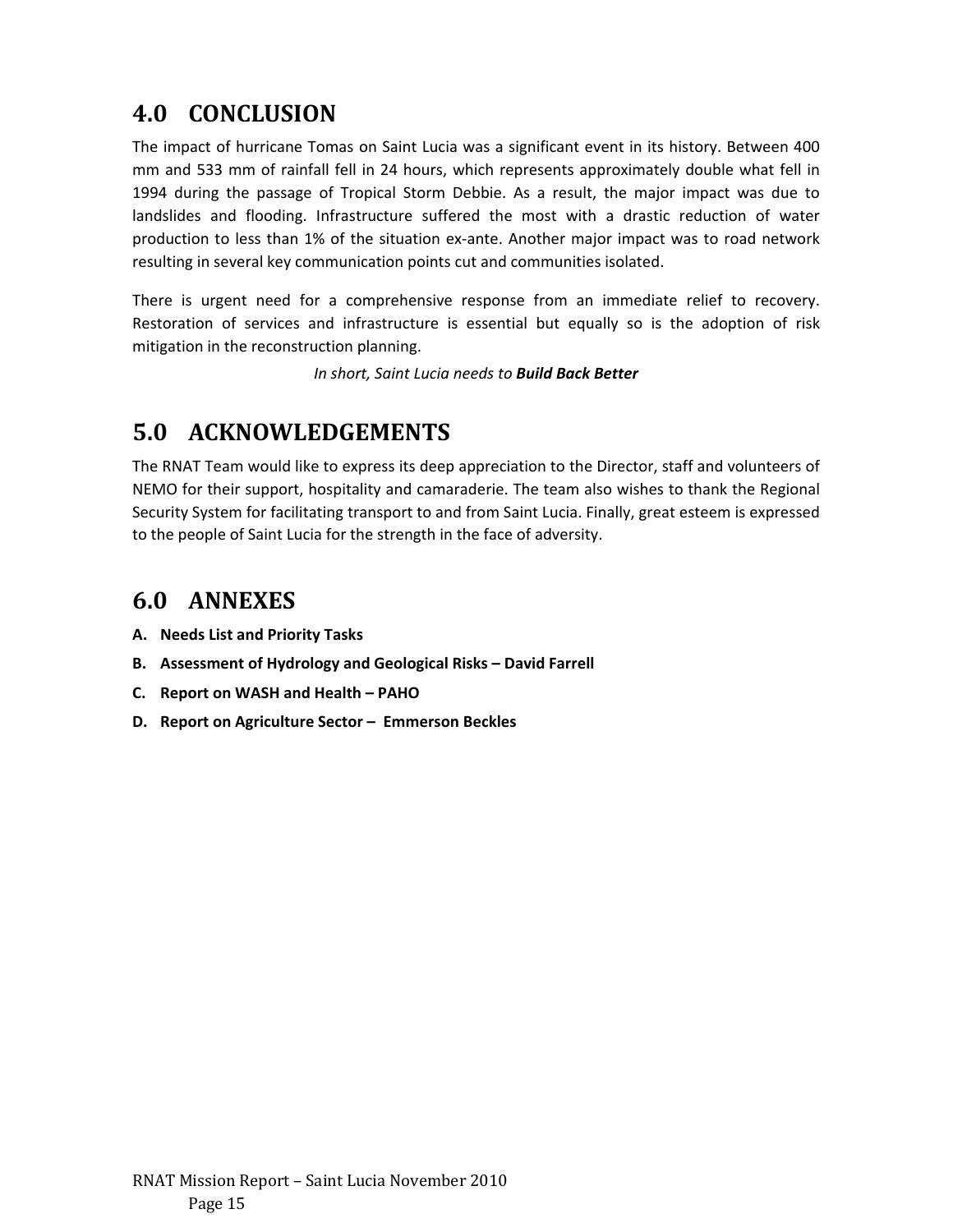## **ANNEX A Needs List and Priority Tasks**

### **NEEDS LIST FOLLOWING THE IMPACT OF HURRICANE TOMAS 1ST TO 4TH NOVEMBER 2010**

## **Immediate Needs and Priority Actions**

| <b>Serial</b> | <b>Needs</b>                                                                              | Quantity          | Donor/<br><b>Potential Donor</b> | <b>Remarks</b>                  |
|---------------|-------------------------------------------------------------------------------------------|-------------------|----------------------------------|---------------------------------|
| 1.            | Safe water for drinking and personal use                                                  | For population of |                                  |                                 |
|               | Purification tablets - flocculation<br>and<br>$\bullet$<br>disinfection;                  | 181,000           |                                  |                                 |
|               | Water storage and collection<br>$\bullet$                                                 |                   |                                  |                                 |
|               | Mobile water treatment plant<br>$\bullet$                                                 |                   |                                  |                                 |
| 2.            | Blankets / Cots                                                                           | For 250 families  |                                  | For sheltered<br>(250 families) |
| 3.            | School equipment and supplies                                                             | 15 schools        |                                  |                                 |
| 4.            | Health equipment and supplies                                                             | 2 facilities      |                                  |                                 |
| 5.            | Generators                                                                                | 12                |                                  | Various sizes                   |
| 6.            | Temporary shelter: construction material                                                  | To be quantified  |                                  |                                 |
| 7.            | Clearing of streets, schools and houses                                                   | To be quantified  |                                  |                                 |
| 8.            | Health promotion and education as well as re-<br>establishment of primary health services | Countrywide       |                                  |                                 |
| 9.            | <b>Cleaning Materials</b>                                                                 | To be quantified  |                                  |                                 |
| 10.           | Hand sanitizers                                                                           | To be quantified  |                                  |                                 |
| 11.           | Upgrading Richfond health center to offer<br>emergency care                               | To be quantified  |                                  |                                 |
| 12.           | Clean-up campaign                                                                         | To be quantified  |                                  |                                 |
| 13.           | School Furniture and equipment                                                            | To be quantified  |                                  |                                 |
| 14.           | Resource material and books                                                               | To be quantified  |                                  |                                 |
| 15.           | Ready packed meals for school feeding program                                             | To be quantified  |                                  |                                 |
| 16.           | food supplies                                                                             | To be quantified  |                                  |                                 |
| 17.           | Clearance of debris                                                                       | To be quantified  |                                  |                                 |
| 18.           | Road safety monitoring programme                                                          | To be quantified  |                                  |                                 |
| 19.           | Support for replanting and production (tools,<br>seed/seedlings and boxing sheds)         | To be quantified  |                                  |                                 |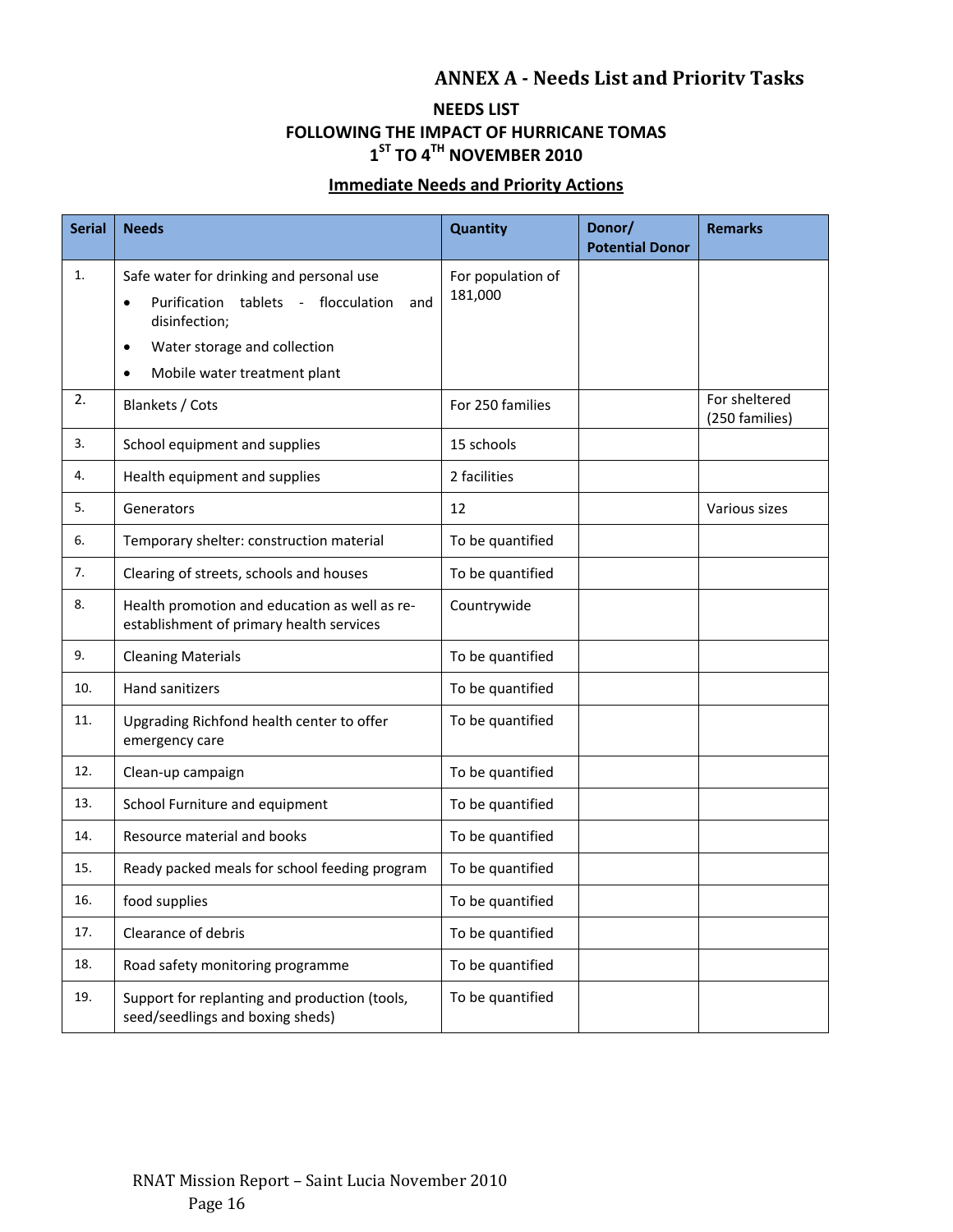| <b>Serial</b> | <b>Needs</b>                                             | <b>Quantity</b>                     | <b>Donor/ Potential</b><br><b>Donor</b> | <b>Remarks</b> |
|---------------|----------------------------------------------------------|-------------------------------------|-----------------------------------------|----------------|
| 20.           | Fertilizer, bananas (WPK)                                | 16,000 bags<br>$(4,000 \text{ ac})$ |                                         |                |
| 21.           | Weedicides/Fungicides                                    | To be quantified                    |                                         |                |
| 22.           | Building materials for sheds and housing of<br>livestock | To be quantified                    |                                         |                |
| 23.           | Irrigation systems                                       | To be quantified                    |                                         |                |
| 24.           | Plastic covering                                         | To be quantified                    |                                         |                |
| 25.           | Rotor tillers                                            | To be quantified                    |                                         |                |
| 26.           | Fishing gear and nets, pots                              | To be quantified                    |                                         |                |
| 27.           | <b>Boat Engines</b>                                      | To be quantified                    |                                         |                |
| 28.           | FADs                                                     | To be quantified                    |                                         |                |
| 29.           | Safety at sea equipment                                  | To be quantified                    |                                         |                |
| 30.           | Fingerlings                                              | To be quantified                    |                                         |                |
| 31.           | Replacement stock                                        | To be quantified                    |                                         |                |
| 32.           | Feed                                                     | To be quantified                    |                                         |                |
| 33.           | Equipment                                                | To be quantified                    |                                         |                |
| 34.           | Chemicals for livestock                                  | To be quantified                    |                                         |                |
| 35.           | Compensation packages                                    | To be quantified                    |                                         |                |
| 36.           | Cash for work schemes                                    | To be quantified                    |                                         |                |
| 37.           | Preparation of project proposals and<br>funding requests | To be quantified                    |                                         |                |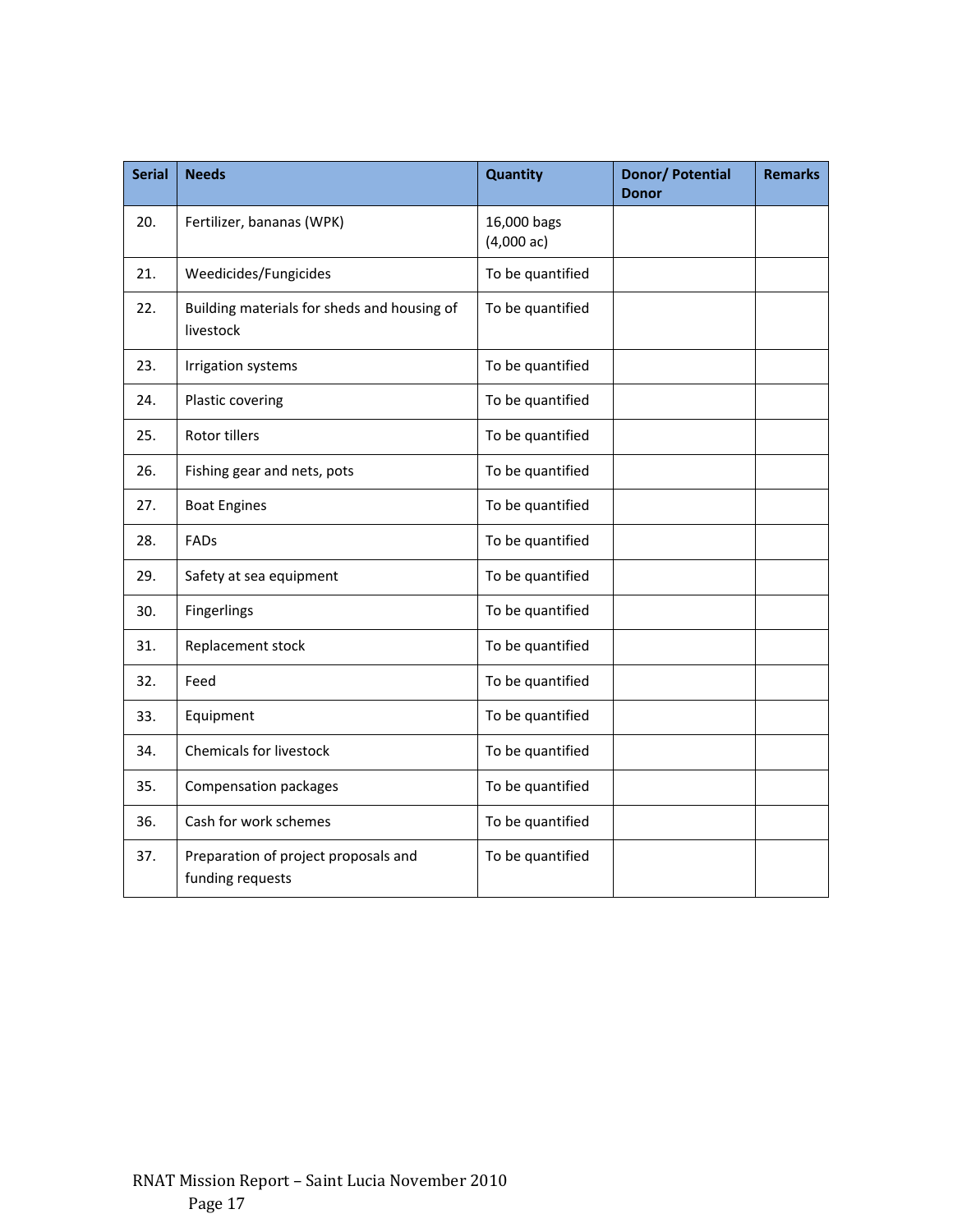## **Medium Needs and Tasks**

| <b>Serial</b> | <b>Needs</b>                                                                     | Quantity            | <b>Donor/Potential</b><br><b>Donor</b> | <b>Remarks</b> |
|---------------|----------------------------------------------------------------------------------|---------------------|----------------------------------------|----------------|
| 1.            | Rehabilitation of water supply system                                            | To be<br>quantified |                                        |                |
| 2.            | Restore functionality of Dennery Hospital                                        | To be<br>quantified |                                        |                |
| 3.            | Rehabilitate road access to Soufriere hospital                                   | To be<br>quantified |                                        |                |
| 4.            | Equipment and contents lost and Victoria Hospital's<br>Pediatric and X-ray units | To be<br>quantified |                                        |                |
| 5.            | Hydrological engineer expertise to stabilize channels for<br>rivers              | To be<br>quantified |                                        |                |
| 6.            | construction of flood walls along rivers                                         | To be<br>quantified |                                        |                |
| 7.            | Geotechnical expertise to develop strategies for<br>stabilizing slopes           | To be<br>quantified |                                        |                |
| 8.            | Water harvesting with filter                                                     | To be<br>quantified |                                        |                |
| 9.            | Infrastructure development                                                       | To be<br>quantified |                                        |                |
| 10.           | Support for field Irrigation                                                     | To be<br>quantified |                                        |                |
| 11.           | Modernization of production systems                                              | To be<br>quantified |                                        |                |
| 12.           | Rehabilitation of plant and seedling nurseries                                   | To be<br>quantified |                                        |                |

## **Long Term Needs and Tasks**

| <b>Serial</b> | <b>Needs</b>                                                                                                                                                                                              | <b>Quantity</b>     | Donor/Potential<br><b>Donor</b> | <b>Remarks</b>                                                                                                                                                                                                      |
|---------------|-----------------------------------------------------------------------------------------------------------------------------------------------------------------------------------------------------------|---------------------|---------------------------------|---------------------------------------------------------------------------------------------------------------------------------------------------------------------------------------------------------------------|
| $\mathbf{1}$  | Increasing the heights of the<br>Soufriere River wall.                                                                                                                                                    | To be<br>quantified |                                 | This is absolutely necessary,<br>particularly in the area where<br>breaches occurred                                                                                                                                |
| 2.            | Training of the river in the Fond<br>Cacao area, with the need to place<br>extensive length river wall (over<br>500 $ft.$ );<br>The Fond Cacao Bridge wing-walls<br>reinstated<br>be<br>at<br>must<br>and | To be<br>quantified |                                 | The river must be retrained<br>immediately near the bridge.<br>Most likely to be made out of gabion<br>baskets or in areas where there is<br>sufficient land, armour stone or<br>slope protection methods using rip |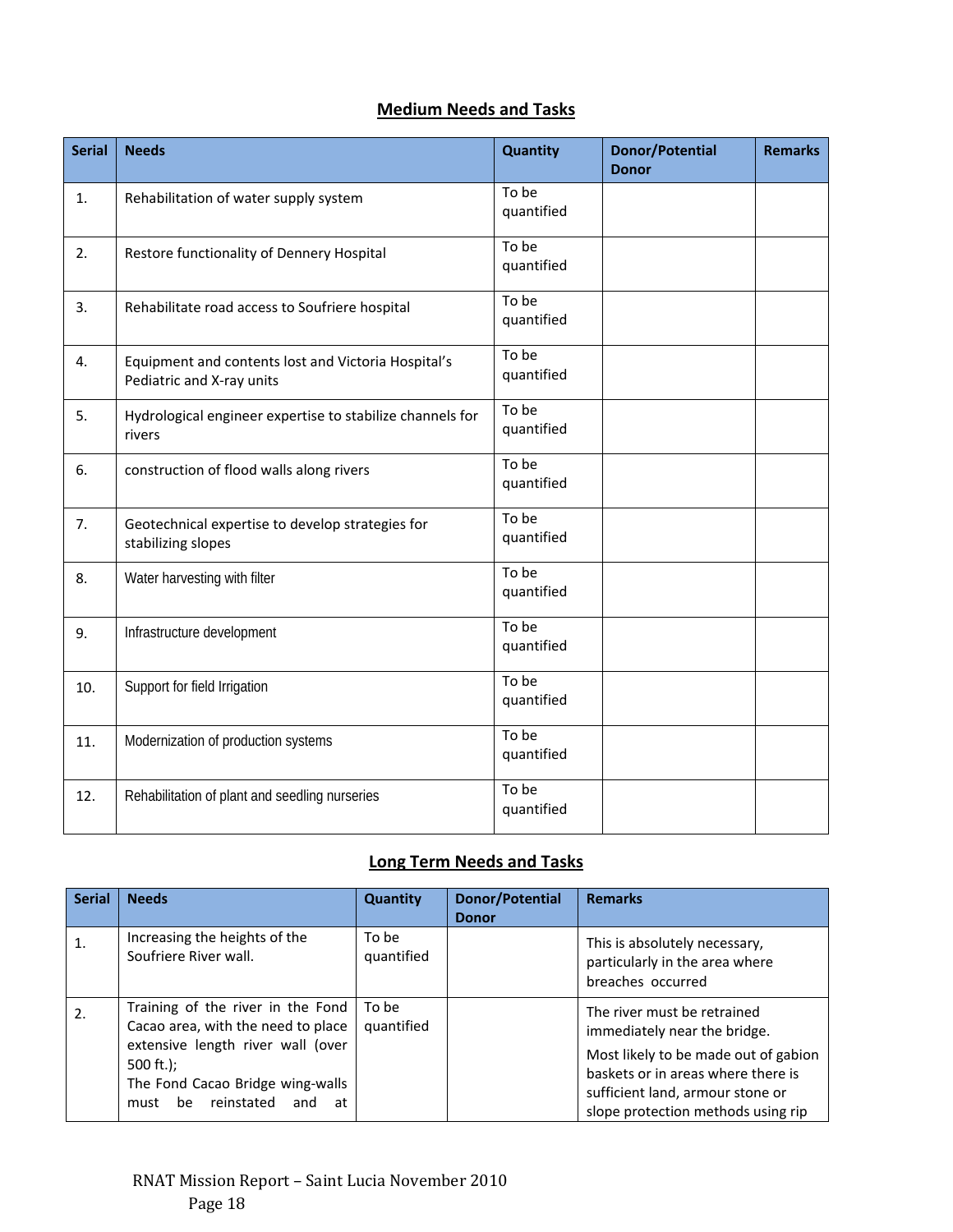|               | minimum                                                                                                                                                                                                                             |                     |                                        | rap.                                                                                       |
|---------------|-------------------------------------------------------------------------------------------------------------------------------------------------------------------------------------------------------------------------------------|---------------------|----------------------------------------|--------------------------------------------------------------------------------------------|
| 3.            | Significant clearing of the<br>Cresslands Housing Development.<br>need for either: (a) major drainage<br>considerations;<br>(b) abandonment of the site; or<br>(c) Performance of a detailed<br>environmental impact<br>assessment. | To be<br>quantified |                                        | Reports from residents suggest that<br>this is an area known to be prone to<br>landslides. |
| <b>Serial</b> | <b>Needs</b>                                                                                                                                                                                                                        | To be<br>quantified | <b>Donor/Potential</b><br><b>Donor</b> | <b>Remarks</b>                                                                             |
| 4.            | road<br>and<br>farm<br>Drainage<br>development policy                                                                                                                                                                               | To be<br>quantified |                                        |                                                                                            |
| 5.            | Training/capacity<br>building<br>for<br>farmers                                                                                                                                                                                     | To be<br>quantified |                                        |                                                                                            |
| 6.            | Investment in agriculture sector                                                                                                                                                                                                    | To be<br>quantified |                                        |                                                                                            |
| 7.            | Mainstream of Disaster Risk<br>Management in the sector                                                                                                                                                                             | To be<br>quantified |                                        |                                                                                            |
| 8.            | Value chain development                                                                                                                                                                                                             | To be<br>quantified |                                        |                                                                                            |
| 9.            | Strengthening the<br>data/information systems and<br>damage assessment process                                                                                                                                                      | To be<br>quantified |                                        |                                                                                            |
| 10.           | Strengthening of Extension Unit of<br>the Ministry                                                                                                                                                                                  | To be<br>quantified |                                        |                                                                                            |
| 11.           | Marketing development                                                                                                                                                                                                               | To be<br>quantified |                                        |                                                                                            |

## **Priority Tasks**

| <b>Serial</b> | <b>Action Required</b>                                                                   | <b>Responsibility</b>        | <b>Action</b><br>taken |
|---------------|------------------------------------------------------------------------------------------|------------------------------|------------------------|
| 12.           | Provision of assistance to affected families                                             | Government of Saint<br>Lucia |                        |
| 13.           | Clearing of streets, schools and houses                                                  | Government of Saint<br>Lucia |                        |
| 14.           | Health promotion and education as well as re-establishment of<br>primary health services | Ministry of Health           |                        |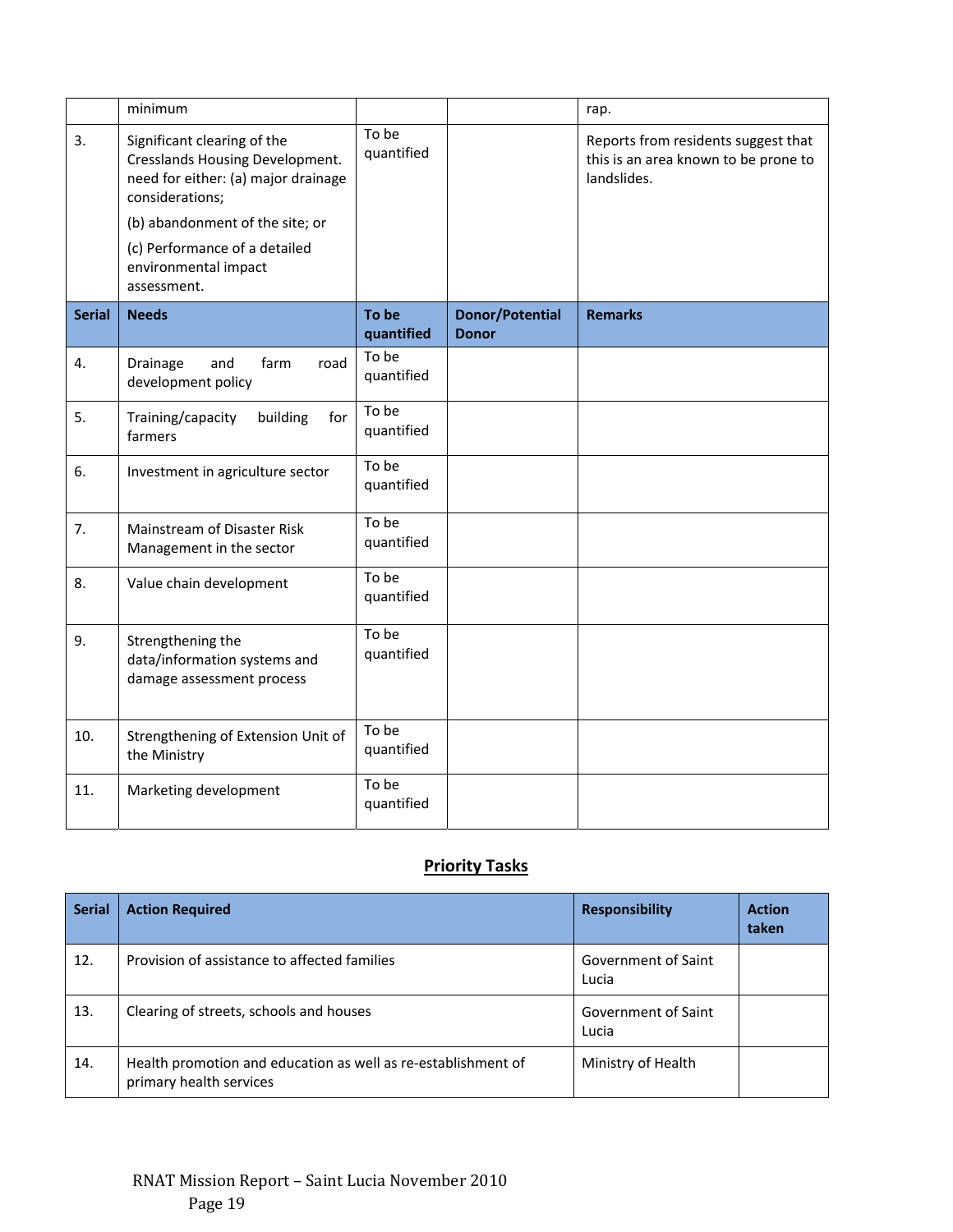| 15. | Repair of river banks at the earliest to avoid future floods                  |                              |  |
|-----|-------------------------------------------------------------------------------|------------------------------|--|
| 16. | Repair Water supply infrastructure                                            | <b>WASCO</b>                 |  |
| 17. | Develop strategies for stabilizing slopes and identifying and<br>prioritizing | Geotechnical expertise       |  |
| 18. | Critical actions to mitigate future flooding and slope failures               | Ministry of Works            |  |
| 19. | Stabilize channels for rivers including construction of flood walls           | <b>Hydrological Engineer</b> |  |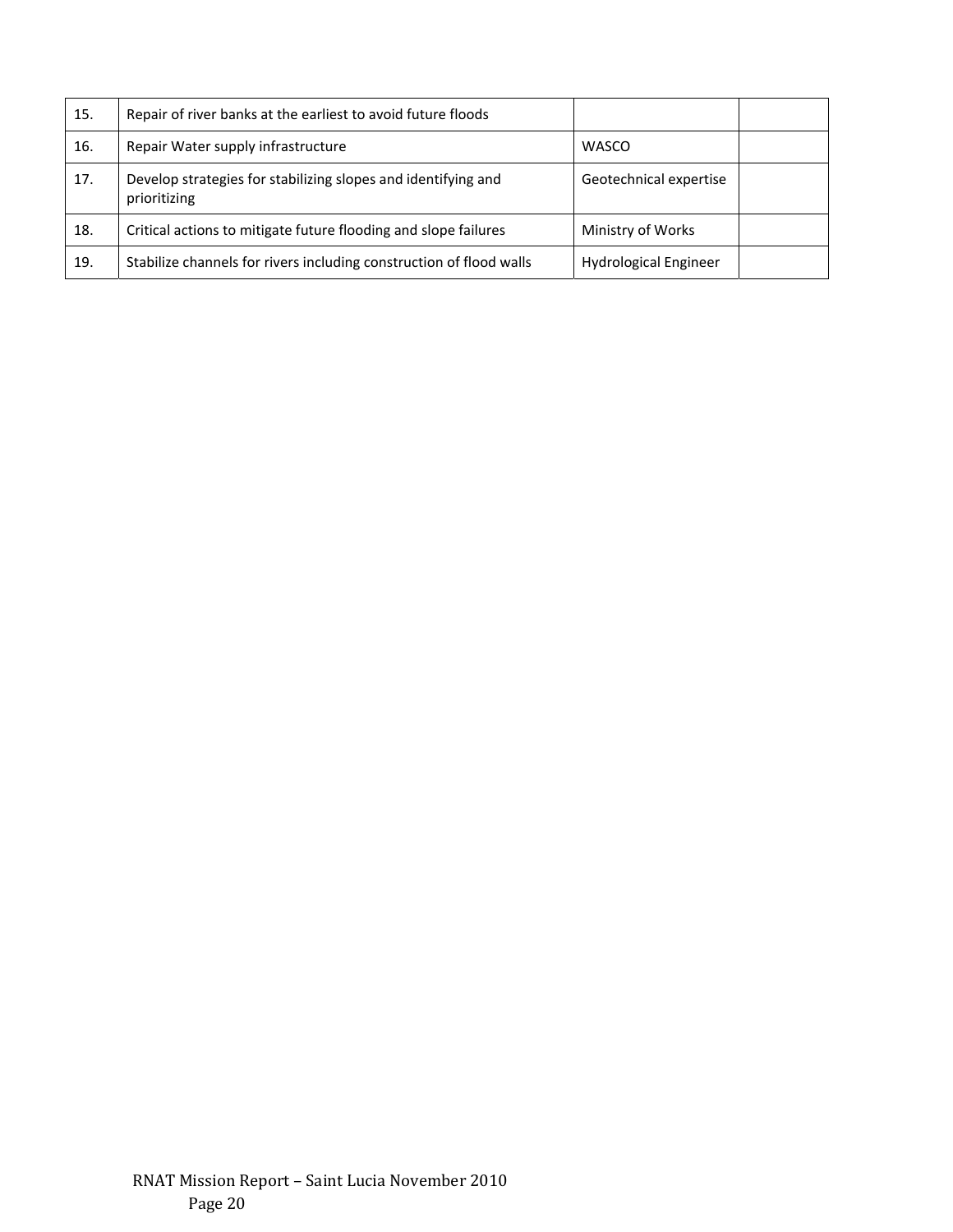## **ANNEX B Assessment of Hydrology and Geological**

## **Assessment of Hydrology and Geological Risks David Farrell, Principal, Caribbean Institute for Meteorology and Hydrology Day 1 – 2nd November 2010**

Preliminary assessment of the rainfall data for Saint Lucia on October 30, 2010 indicate that disaster was triggered by an extreme rainfall event. Preliminary rainfall measurements received to date from the Meteorological Service and the Ministry of Agriculture indicate that on October 30, 2010, the airport in Castries received approximately 533 mm of rainfall, Desrache received approximately 461 mm, Forestiere received 450 mm, Anse La Raye received 404 mm and Hewanorra airport received 347 mm of rainfall. This amount of rainfall within 24 hours concentrated in many of the short steep-valley watershed on Saint Lucia triggered the flooding and landslides. The conditions for landslides were favorable due in part to the reduced levels of vegetation on slopes that may have been caused by the summer drought. While the aging infrastructure in Saint Lucia would have contributed to the significant amount of loss experienced, the extreme nature of the event would have resulted in significant impacts to more up-to-date infrastructure. Return periods for this rainfall event will be calculated.

The massive amount of flooding coupled with the wind damage resulted in a significant amount of material being deposited in the river channels. **It is important that much of this material that is blocking the channels be removed as quickly as possible to prevent further flooding from smaller future events**.

Focus on collecting geospatial data to get an understanding of the spatial distribution of hazards and vulnerabilities in an effort to understand the extent of loss and future risks to communities and infrastructure. It appears that there is no coherent approach and coordination with respect to organizing geospatial data. This makes it difficult for persons unfamiliar with the environment to quickly come up to speed with respect to the spatio-temporal characteristic of risk, hazards and vulnerabilities. CIMH will construct an initial GIS for this effort.

The lack of water over the next 1‐2 months will pose challenges to the society and operations of government and the private sector and can result in stressful societal situations. Examples of the social challenges that may result from water shortages are exemplified by the situation in Jamaica during the 2009‐2010 droughts.

The current situation requires that additional sources of water be brought into the distribution system. Such sources that are currently being considered include water harvesting, barging water from neighbouring countries and rehabilitating former sources of water. Depending on the costs of bringing these sources into production and the volume of water that can be delivered from these systems, especially given the fact that the region is coming to the end of its annual wet season and transitioning to the dry season, additional sources of water may be required if the original sources of water cannot be brought back into production. One option may be to consider introducing sources of groundwater into the distribution system. Wells may be constructed in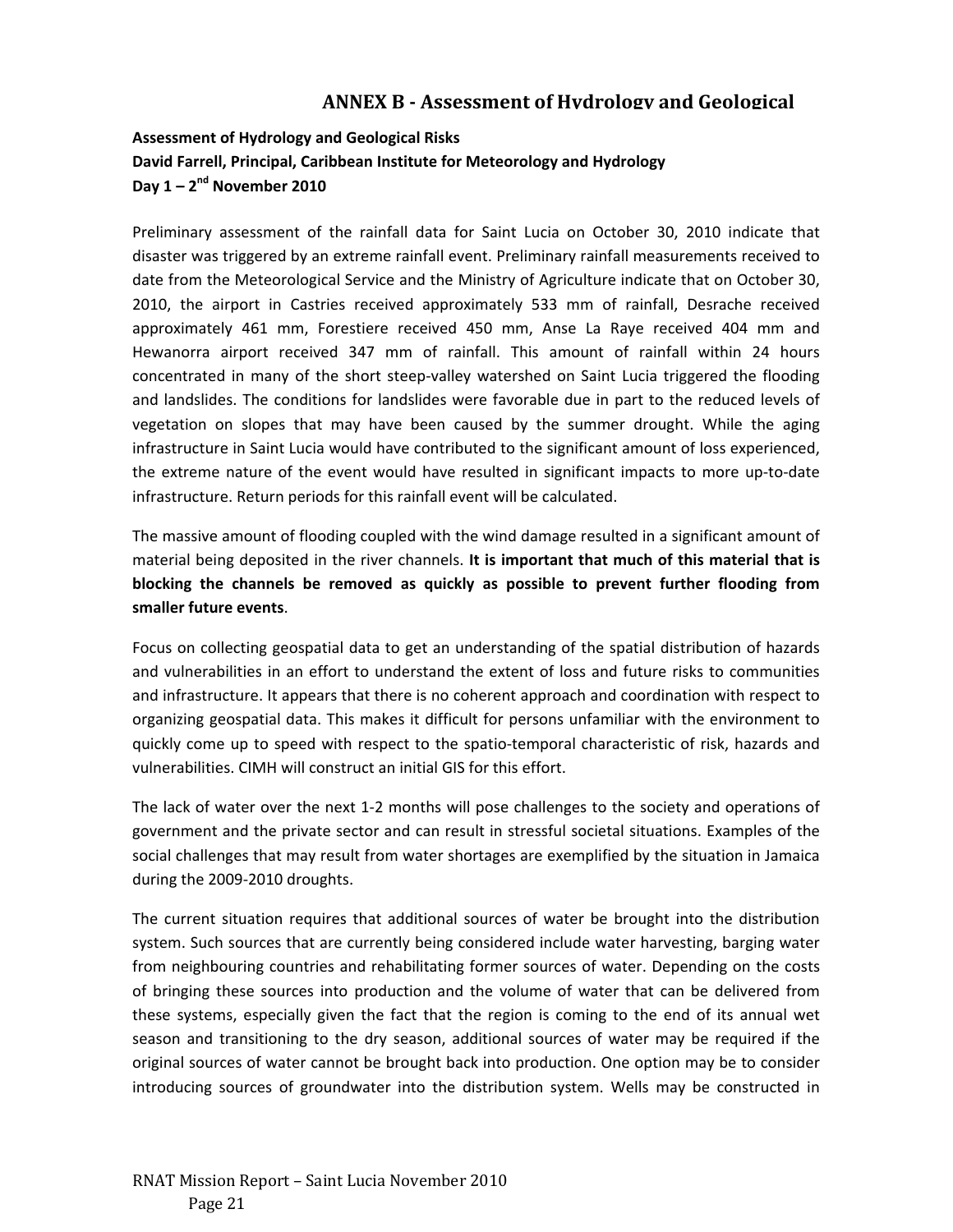alluvial valleys near distribution lines where there is demand. These wells may be placed in reserve when the original system is brought back into production.

### **Day 2 – 2nd November 2010 ‐ Field Trip to the East and the West Coasts**

Hydrology and landslide observations were conducted along portions of the east and the west coast and some central portions of the island. Several observations were made and, where applicable, are supported by photographs taken at various locations along the trip. In most cases the locations of the photographs are provided. As noted in the previous inputs to the report, the 24‐hour rainfall accumulations at various location on Saint Lucia on October 30, 2010 due to Hurricane Tomas exceeded 450 mm with recorded rainfalls at Vigie Airport (George F.L. Charles International Airport) exceeding 500 mm. Rainfalls on Barbados due to the same tropical storm were approximately 50 percent of those recorded in Saint. These rainfalls must be viewed as extreme. The return period for the event on Saint Lucia will be provided in the near future.

Key observations from the trip are summarized in the following bullets:

### **Landslides:**

- A significant number of large landslides were observed along the span of highway extending from Canaries into the interior. This area is characterized by steep valley slopes with all of the slopes being covered by thick red clay soils that may have resulted from the weathering of the underlying volcanic rocks. These soils appear to be loose and extremely erosive. These soils form a large part of the erosional debris caused by the rainfall associated with Hurricane Tomas.
- In the Canaries region, a wide valley emerges from the foothills of the mountains and extends eastward the sea. A large volume of debris from the landslides generated from the high rainfall event on October 30, 2010 now fills the river channels in the flat areas in the Canaries region due to the reduced stream velocities. This debris consists of both soil and trees which now choke the river channels. In the Canaries area, a significant amount of clay slurry has been transported in the streets and homes with the former impeding traffic and flooding homes. In many cases, the slurry that has been removed from the road and homes has been piled up next to the highway to be removed by Government or private haulers. This practice poses not only a transport concern but it can be easily re‐ mobilized in the event of heavy rains and contribute to further flooding.
- In the upland areas many fresh landslide scars are obvious. Along the highway from Canaries towards the interior most slopes show signs of extensive erosion. Those slopes not showing landslides are covered with trees and thick undergrowth. This vegetative cover likely mitigated the triggering factors for landslides. A significant amount of soil remains on the freshly exposed slope surfaces which may be mobilized with any significant rainfall. Re‐mobilization of this material will result in (i) the contribution of sediment to the river valleys and (ii) produce a clay slurry on roads through the upland areas making travel unsafe for both vehicular traffic and pedestrians. It is imperative that the soils on the exposed slope surfaces be stabilized. From the perspective of risk, stabilization of hill slopes along roads should be given the greatest priority as they impact the national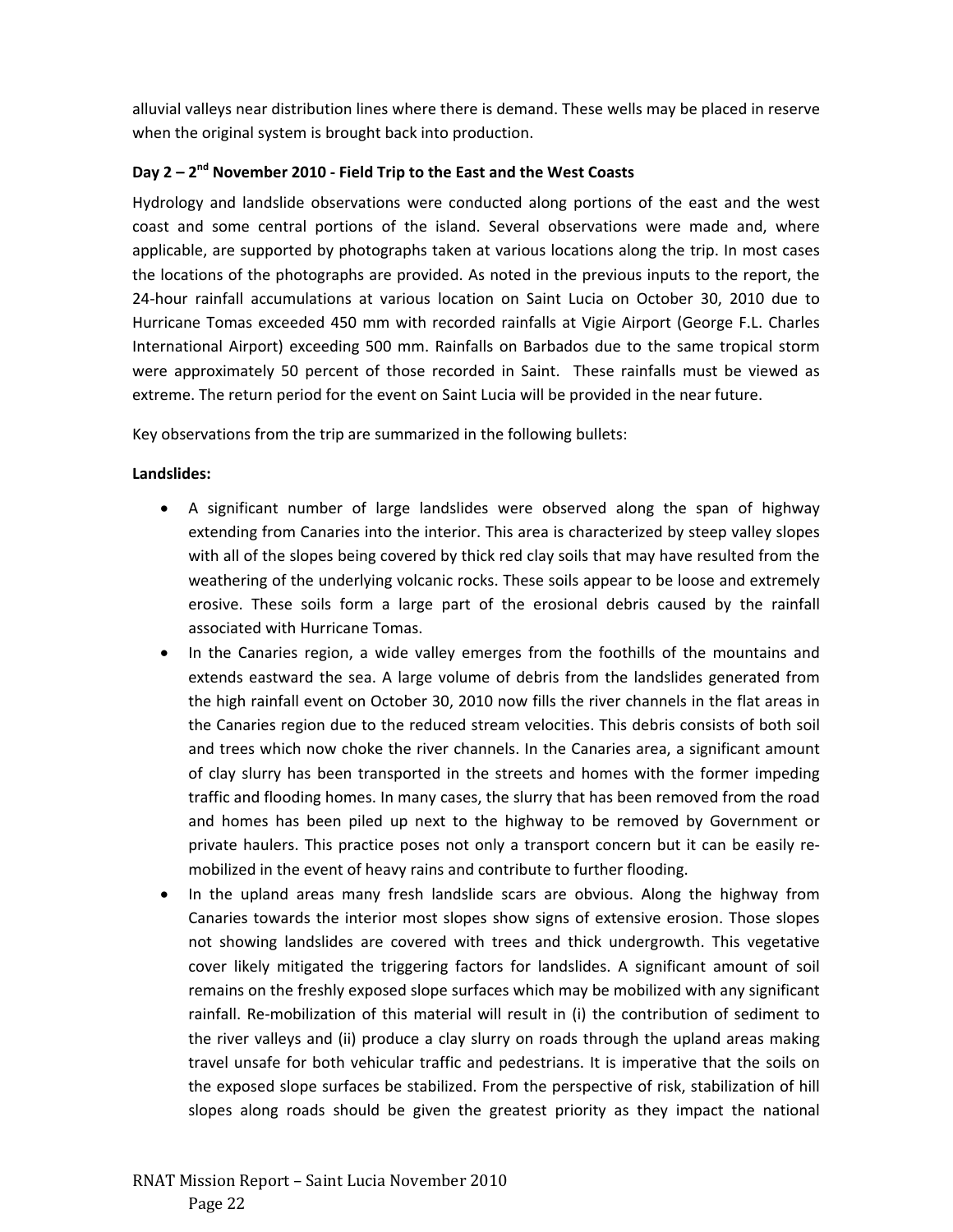transportation system and therefore impact emergency response efforts. The next level of priority should be given to those slopes that will contribute to stream sediment loads as these can influence flooding which can also influence transport. It is also important to note that this debris from these slopes can create dams along river channels. If these dams subsequently fail they can result in catastrophic flooding. Many communities are built along or adjacent to steep slopes and, as a result, are vulnerable to landslides. This vulnerability was exposed by the landslides triggered by the passage of Hurricane Tomas. It is clear from the field trip that many homes are threatened by either very local slide that are undermining the foundation of an individual home or by extensive landslides that impact entire communities. The approach to prioritizing and mitigating this risk level is a sensitive issue which depends on available housing stock for relocation and the cost of mitigation (short and long term). This is requires a political decision.

- The landslides associated with Hurricane Tomas are impact the stability of some of the roads. Sections of the highway near LUCELEC heading towards the east coast. One major failure, taking up half of the highway was observed. A second failure, 100 to 200 metres away was beginning to initiate. A portion of one side of the highway was cordoned (along the line of the failure) to vehicular traffic. No warnings were provided for the second site where the failure was developing. These two situations pose a risk to vehicular traffic and pedestrians, especially heavy vehicular traffic. It is likely that the frequency of heavy vehicular traffic on this highway and along other highways will increase significantly in the near future due to the cleanup operations. A road safety monitoring programme should be initiated, if not already in place, to identify those portions of the road network that may fail under various vehicular loads.
- Soils removed from households and communities may be contaminated with various chemical products. The potentially contaminated soils are currently sitting along roadways awaiting collection and hauling to various sites around the country. The basis for the selection of soil storage/disposal sites is currently unknown. Because these soils may be contaminated with various chemicals and, given the urgent need to remove them from communities, it is recommended that potentially contaminated soils and debris be stored at temporary interim facility where they may pose minor environmental damage until permanent storage/disposal sites based on sound science, land use considerations and appropriate policies can be identified. Unregulated soil disposal can pose significant long term environmental damage to communities and the country.
- Removal of debris from slopes is essential for the recovery process as it reduces vulnerability. However, this process is a very high risk activity as landslides may be reactivated during the process placing heavy machine operators at the base of the slide and persons working on slopes at considerable risk. It is recommended that persons with the requisite skills be assigned to supervise debris removal operations at the locations of large slides to ensure the safety of operations. It is also recommended that Government employees and contractors working at such sites be given some level of information or training to ensure the safety of operations at sites.
- Given the challenges posed by unstable slopes and soil to recovery efforts and long term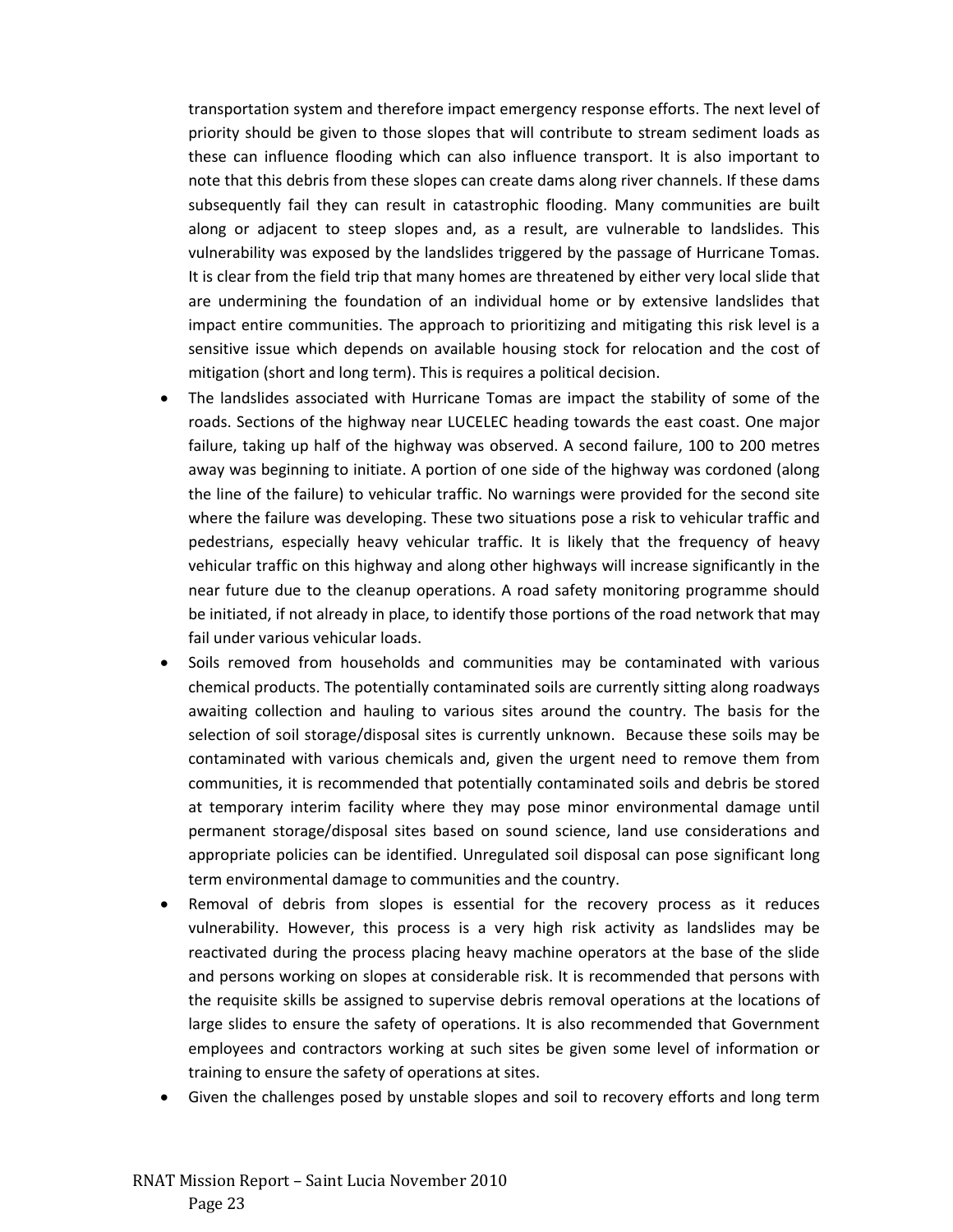development objectives following the passage of Hurricane Tomas across Saint Lucia, it is highly recommended that geotechnical advice be sought to provide guidance related to stabilization of the current environment and long term actions to prevent a recurrence of this situation given that the combination of climate change and increasing climate variability may provide similar extreme weather events in the future.

### **Hydrology/Water Resources**

- The general consensus is that there will be significant water shortages in Saint Lucia due to damage to the water delivery infrastructure and the electricity infrastructure. One observation is that the heavy reliance of Castries on the John Compton Dam introduces a significant amount of risk into the water supply system as a failure of the dam or the related delivery system leads to significant water shortages in Castries. It is recommended that this mode, which sees Castries relying heavily on a single water source, be revised to reduce water supply risks to Castries. Options that should be considered include development of groundwater supply wells near communities and small impoundments along some rivers near to existing water distribution network.
- The passage of Hurricane Tomas has resulted in a significant reconfiguration of parts of some river systems that increase the vulnerability of some communities and physical infrastructure to flooding and erosional damage. Returning key sections, if not all sections, of these river systems to their prior state or some new optimal state that reduces vulnerability is essential. Achieving this objective in a cost effective manner is important. As a result, it is highly recommended that the services of a hydrological or hydraulic engineer are critical.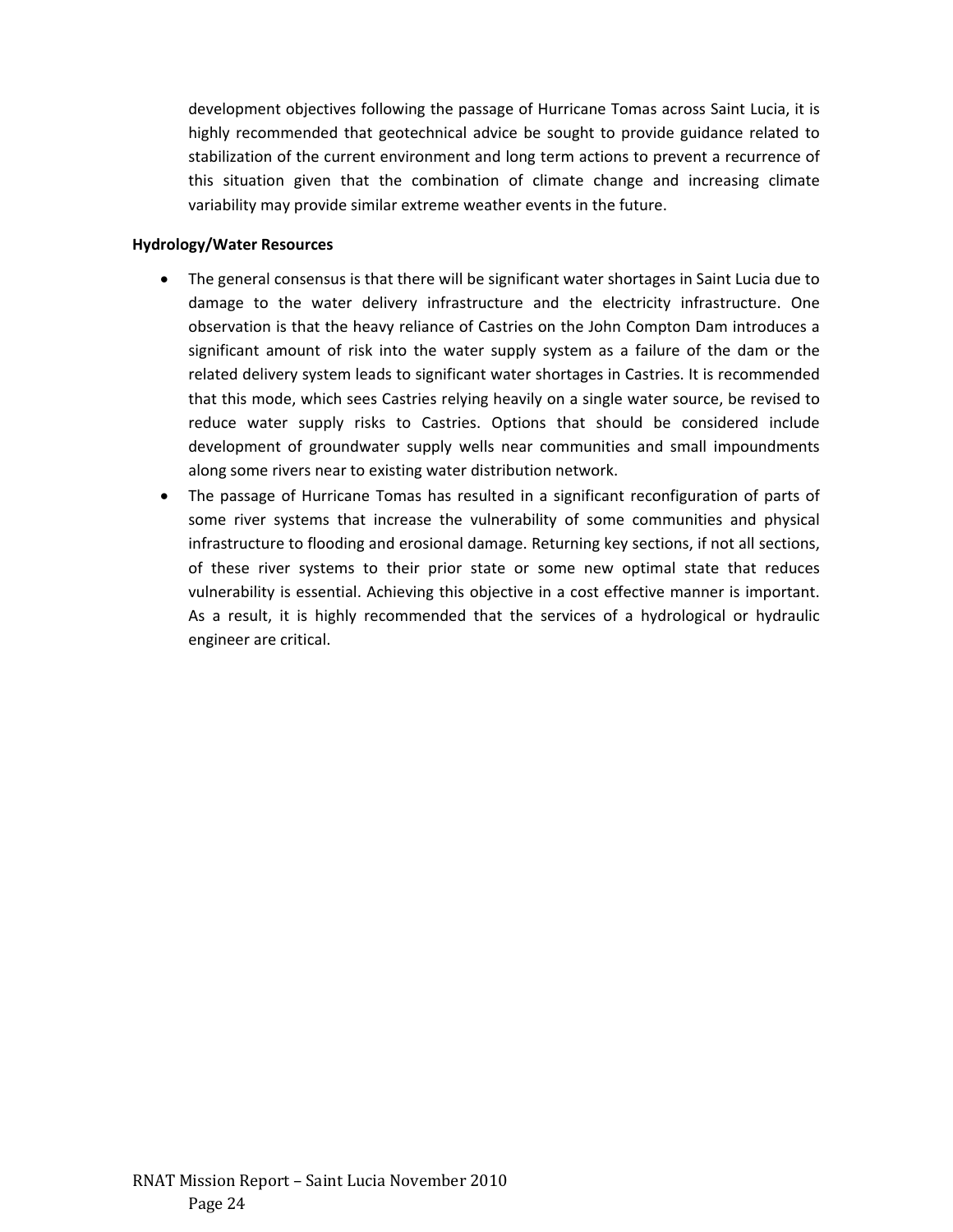## **ANNEX C Report on WASH and Health**

### **HEALTH & WASH RNA**

| Event / Disaster:    | <b>Hurricane Tomas</b> |
|----------------------|------------------------|
| Date event occurred: | <b>30 October 2010</b> |
| Impacted zone:       | St. Lucia              |
| Report date:         | 03 November 2010       |

**Brief event description:** deaths, injuries, displaced population, destroyed households DEATHS: 7 confirmed [5 Soufriere, 2 Castries]

INJURIES: Numbers unavailable. Regular disease surveillance has been interrupted due to communication challenges (internet, phone) and transportation difficulties. Active surveillance to be instituted to ensure daily reporting, especially in the shelters and areas prone to diarrheal diseases. This aspect remains an area of vulnerability and general concern. Note: Plan for heightened surveillance necessary, which considers the existing constraints and prevailing secondary risks to health;

SHELTER: ~ 357 in 5 shelters in Fond St. Jacques. An evacuation order was issued last night for areas of the community which were considered highly vulnerable to landslides. This has accounted for the increase in numbers. The shelters have drinking water but none for other personal uses, including cooking and washing. The MoH wants to provide purification tablets. Uncertain when public supply will be reconnected. Excreta disposal is an issue. The Ministry of Health has indicated plans to build 8 ventilated improved pit latrines. PAHO has however recommended that at least 16 be provided for the 400 occupants. It is uncertain the duration of stay in the shelters, since many houses have been either destroyed or damaged (see RNAT report 2). Solid waste management is presently an issue, but with access restored, is expected to be resolved soon.

10 – 20 in 3 shelters, (Soufriere Town – mainly night residents). Water reconnection for town expected today.

Environmental health and disease surveillance to be heightened.

### **2. Impact of the event:**

### **Impacts on water/environment: (dinking water, vectors, negative environmental impacts, negative changes in services including drinking water, power, trash collection):**

**Water:** No health facility (including MoH HQ) presently has piped water. Safe water delivery is a priority. Water truck cleanliness and use of water from drains and rivers are of concern. Short and long term water –related needs include: water mains, pipes and fittings, lime, rainwater tanks and water disinfectant. Limited amounts of water are being trucked, which is draining storage tanks. Of the 36 health facilities, only Richfond and La Resource Health Centers have rainwater catchment tanks. Both at presently at one third of their 3000 L capacity. These facilities are part of a rain water harvesting pilot project implemented in collaboration with CEHI. The Victoria Hospital presently has one week supply remaining in storage tank.

The northern catchment area with a demand of 8‐10 MGD per day is expected to be restored to some 3 MGD in the next two month. It is anticipated that of this 2MGD will be available by end of this week.

See report prepared by Eng. Adrianus Vlugman (Annex 3).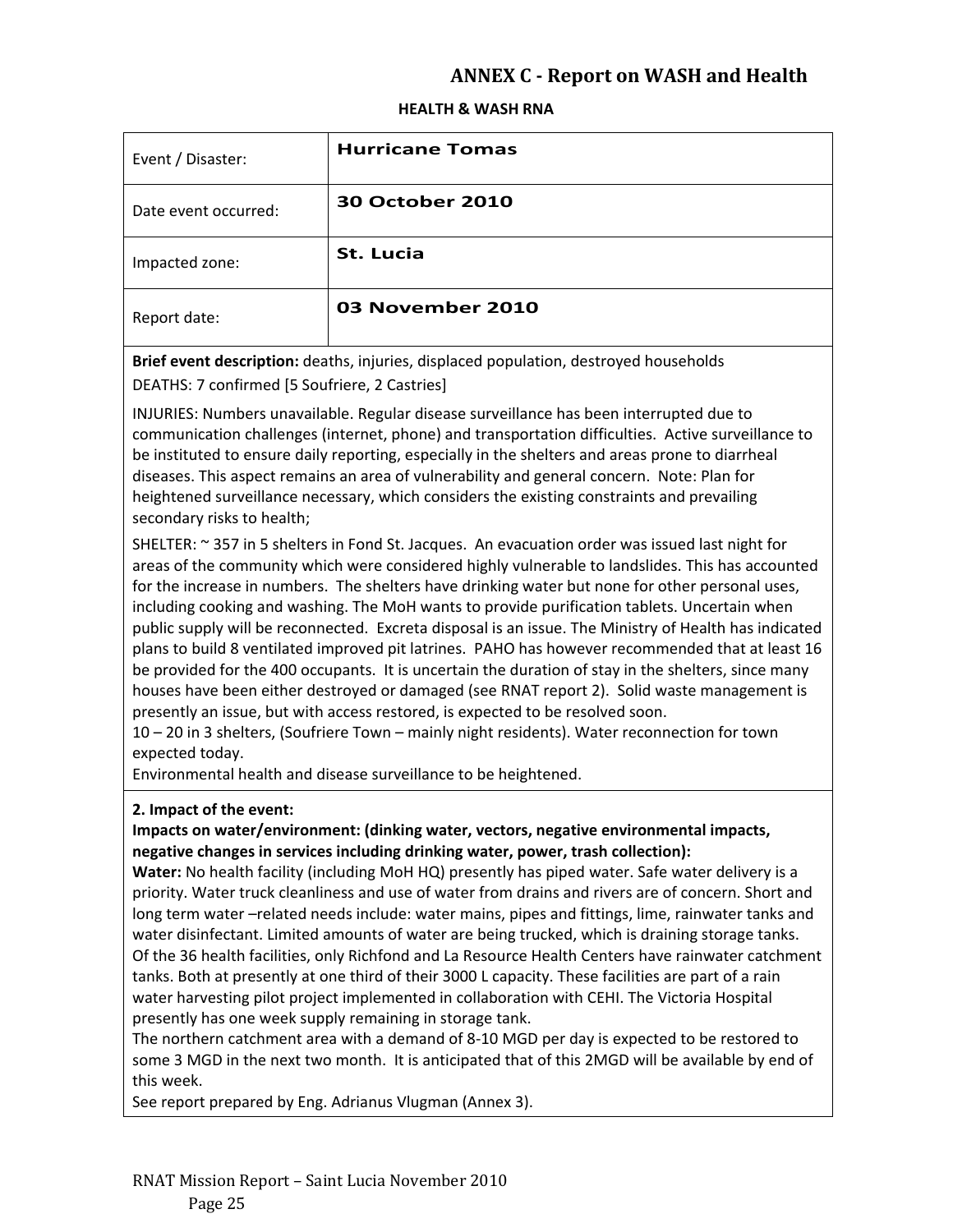### *MOH Strategy:*

Today water was sourced from the Sandals Resort Desalination plant and trucked to the facilities in the North of the island. Hopefully tomorrow potable water can be sourced from Hill 20 reservoir for the north, but no arrangements have been made for the South.

In the short term, WASCO will truck water on MoH's request to health facilities. Also exploring option of trucking and purifying river water for toilets, etc. Issue however with reluctance of drivers to transport river water and also with storage.

For the medium term, plans are to expand the rain harvesting program to all facilities. As such assistance is being sought to acquire 800 Gallons tanks for water storage.

For the communities: the Ministry of Health is recommending two strategies: 1) Collection of rain water which requires boiling or disinfection before drinking and 2) Sourcing of water purification tablets (coagulant +disinfection) to render river water potable.

Health promotion and education and ongoing water quality control, to include chlorine residual testing and bacteriological analysis of treated water will be key components of this strategy. 30 water testing kits/reagents required. PAHO has been working with MoH to package message for treatment of water using chlorine bleach.

**Sanitation:** solid waste management disrupted in many communities. Particularly concerning in Soufriere. Large accumulation of mud and debris associated with flooding un‐cleared. A few septic tanks have been washed away, primarily in Soufriere, resulting in effluent discharge into drains and sub surface areas. River water is being used for clean-up, flushing of toilets etc.

Food safety and vector control are critical issues in light of the foregoing.

*FS Strategy:* Public education campaign; ongoing assessment and monitoring of food establishments.

**VC Strategy:** Public education, source reduction, larvicidal and adulticidal interventions.

There is also a major concern for increased morbidity of leptospirosis and bilharzias, both endemic to the affected areas, in the south, especially since the rivers are now being heavily used. Dengue is also of concern, considering recent incidence. Soufriere also reportedly has highest incidence of gastroenteristis in the country.

### **c. Impacts on health and other infrastructure (e.g., hospitals damaged):**

Roof damage: 2 (Gros Islet PolyClinic, Dennery Hospital)

Flooded: 2 (Castries & Vieux Fort) – Already addressed.

Leaking: 2 (Victoria & Soufriere) Issues with Soufriere hospital roof and laundry area addressed by the UK. Primary issue now is restoring road access.

Access blocked: 2 (Mental Wellness Center; Ti Rocher H/C)

Main issue is continuity of services which were offered by Dennery hospital. All equipment and supplies in that facility were destroyed/damaged. Primary health care services have been relocated to La Resource and medical services to Richfond. Need for supplement in equipment and supplies to address surge in these two facilities. Ministry of Health has addressed some needs and required external assistance for others (Annex 2).

It is however noted that Richfond when upgraded will only be able to provide emergency care but no admission due to lack of space.

### **General Information on principal health sector measures (Ministry of Health, PAHO, UN, Red Cross, other entities).**

‐ MoH: Medical supplies and other lifeline items (e.g. water) augmented in facilities, especially in those receiving surge due to inoperability of damaged facilities, as well as in those experiencing surge as a result of impact on the community.

‐ French helicopter mission to Fond St. Jacques, for reconnaissance, to deliver supplies and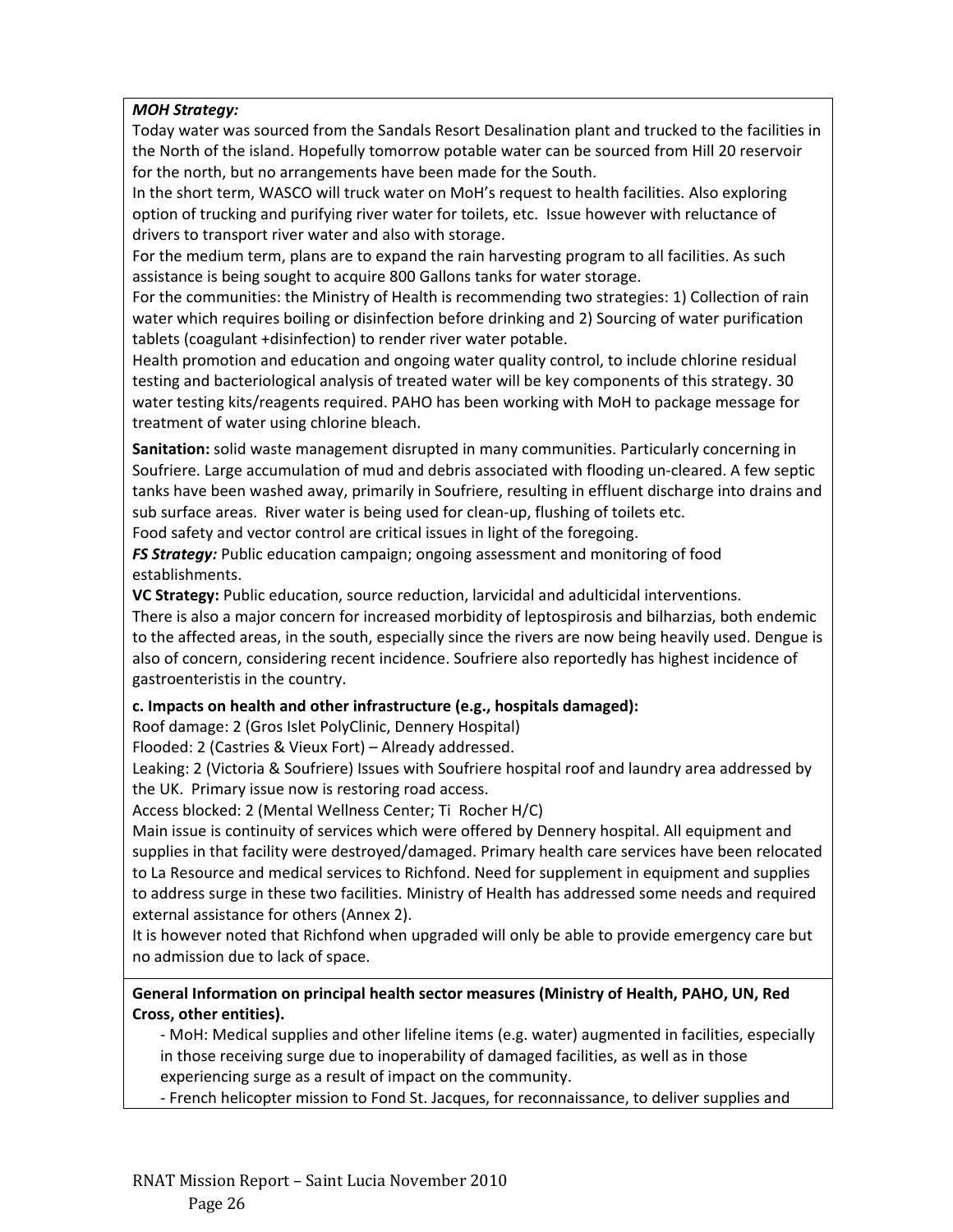transport health personnel.

‐ IFRC/Red Cross: distribution of bottled water and non‐food items to shelters across the island; bringing in 1 full kit watsan 4m3/h => 5000 beneficiaries.

‐ UK: supplied generator to shelter in Fond St. Jacques (refer to RNAT report 1 of yesterday – access by road now re‐established to this community) and petrol station in Soufriere, bottled water & search and rescue in Fond St. Jacques, Soufriere hospital repairs (roof and laundry room repairs); 16000 puritabs and 300 tonnes.

‐ Easter Caribbean Donor Group: conducting rapid needs assessment

‐ OFDA Relief plane with Plastic Sheeting, Blankets, Water Jugs and Hygiene Kits arriving 04 Nov

‐ PAHO deployed three specialists to support disaster response operations (WATSAN, Public Health (arriving 03 Nov) and Disaster)

‐PAHO is issuing appeal for health emergency needs

‐ PAHO is assessing the Dennery hospital infrastructure

### **Most urgent health sector needs**

Generally three main areas:

- Provision of safe water to ensure continuity of health delivery services
- Prevention of outbreaks of water/food, vector borne and skin illness and disease.
- Re-establishing critical services offered by the now decommissioned Dennery hospital

The Ministry of Health has requested PAHO's assistance to address the followings identified urgent needs:

Technical Assistance to:

- Rectify water supply issues
- Assess integrity of damaged health infrastructure
- Provision of two midwives to be stationed at Soufriere Hospital for two months

Health Supplies/Equipment:

- Water supply in health facilities purification tablets
- Bottled drinking water 1000 cases (available in St. Lucia)
- 12 Generators
- 12 Water Tanks (800 gallons)
- Medication (antibiotics, ORS, IV Fluids, analgesics)
- Cleaning materials, hand sanitizers, floor equipment, cleaning materials
- Medical equipment (list attached Annex 1).
- 20 body bags

Other:

- Reconstruction of Dennery Hospital
- Re-roofing of the Pediatric wing at Victoria Hospital
- Reconstruction of water supply
- Portable/mobile water treatment facilities

**PAHO and the MoH are presently reviewing the needs. This list is likely to change**

Prepared by: PAHO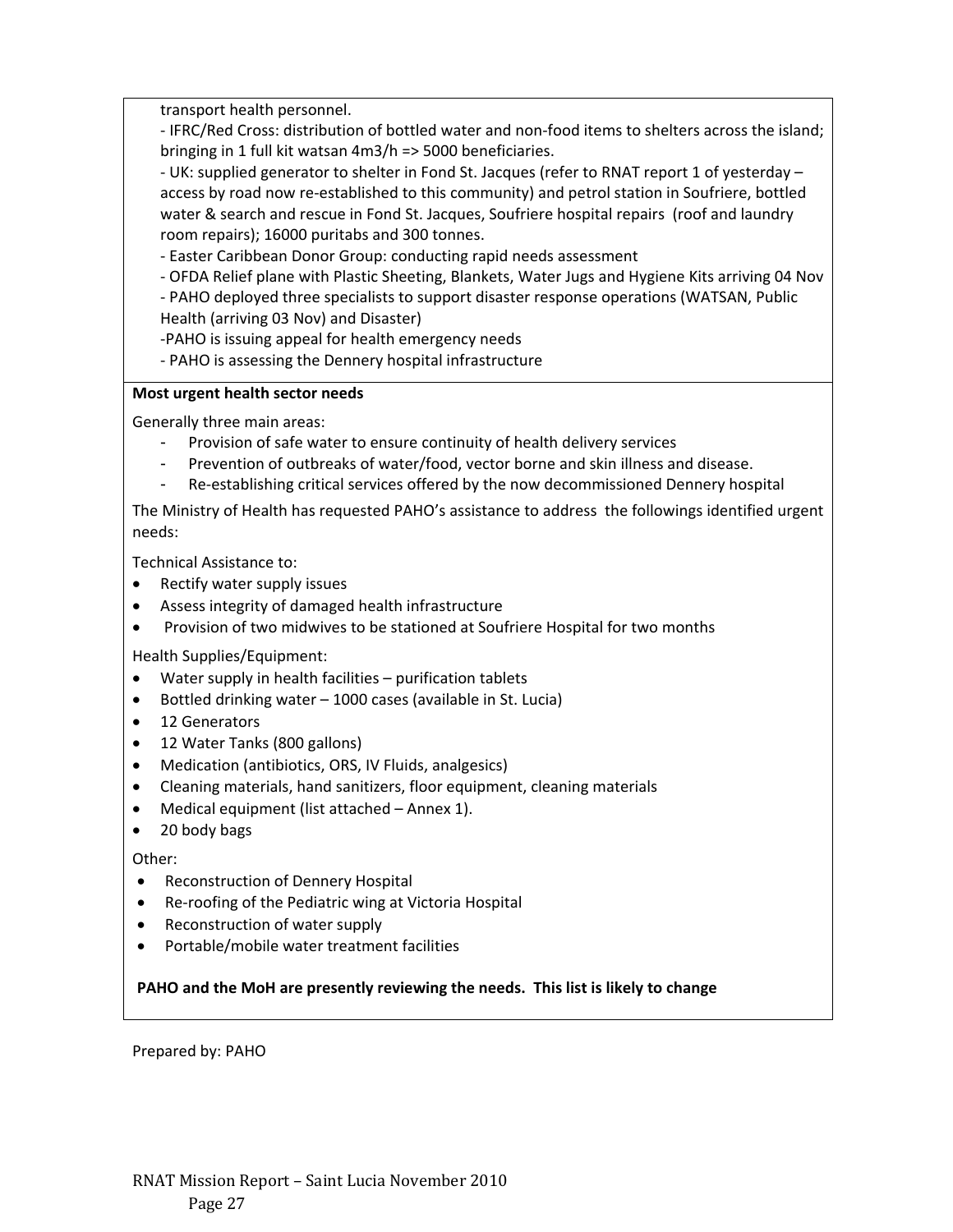### *Annex B1*

### **EMERGENCY LIST OF MEDICAL EQUIPMENT SUBMITTED BY Ministry of Health**

- 1. I .V. Poles
- 2. B/P Monitors Digital & Analog
- 3. Pulse Oxymeter
- 4. Cardiac Monitor 1
- 5. ECG Machine-1
- 6. Defibrillator 1
- 7. Doppler 2
- 8. Transformers
- 9. Resuscitator
- 10. Incubator
- 11. 4 Pack delivery
- 12. Suction machine‐ 2
- 13. Basinet 2
- 14. Diagnostic sets 2
- 15. Humidifiers
- 16. Trash carts
- 17. Medication Trolleys
- 18. Digital Thermometers
- 19. Scissors
- 20. Tooth forceps
- 21. Non‐Tooth forceps
- 22. Thermostats
- 23. Needle Holders medium
- 24. Needle Holders large
- 25. Artery Forceps curve
- 26. Artery Forceps straight
- 27. Bowls small, medium & large
- 28. Kidney dishes small, medium & large
- 29. Urinals 5
- 30. Bed pans ‐ 5
- 31. Gallipots
- 32. Infant scale
- 33. Desktop B/P monitors
- 34. Glucometres
- 35. Large Filing Cabinets 2
- 36. Desks ‐ 2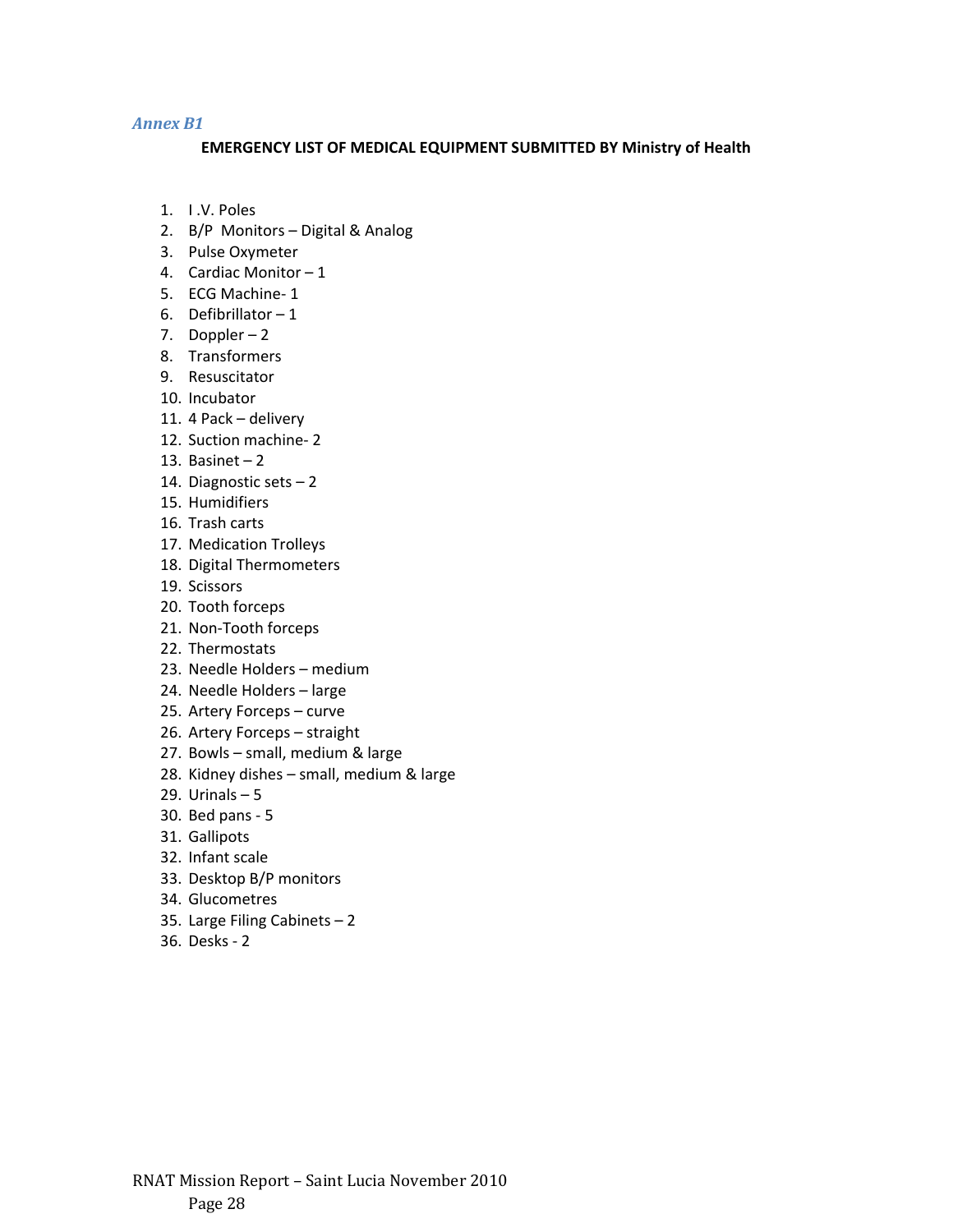### *Annex B2a (See Annex 2b on Excel Spreadsheet)*

### **Hurricane TOMAS, St. Lucia Report on Water Supply, 2 Nov 2010**

Attached table shows the 28 different water production facilities in St. Lucia, with a total maximum production of some 17 MGD (in the rainy season) of which 70% comes from two sources, the Roseau Dam and the Millet intake. Millet and Roseau Dam provide water for the northern part of St. Lucia where the demand is some 8‐10 MGD. All production facilities, except Bellevue supplying Vieux Fort (0.14 MGD), were out of operation as of 18:00 hrs, on 2 Nov 2010.

Some intakes are destroyed, washed away, several miles supply mains are washed away, several pump stations are either destroyed, mud-filled and without electricity. (see pictures of the Roseau Dam and landslides).

WASCO is mapping the extent of the damage using attached spreadsheet, indicating needs and duration for repair and cost estimate. However, as of this evening several assessment reports are still pending. A list with immediate and medium to long term needs is pending. It is expected that some smaller production facilities will be operational within the week, but the main intakes and supply main will be out for several weeks, maybe months. WASCO also indicated the need for skilled manpower to assist in the assessments and rehabilitation.

Major repair works are required to restore water supply to the nation, the costs to be finalized, and likely several millions US\$\$.

The lists with needs (short and long term) will include: Water mains, pipes and fittings, lime, water disinfectant (for public supply and domestic use), rainwater tanks for domestic and institutional use.

Domestic water disinfectants will be of the flocculant-disinfectant type (PuR or Chlor-floc) to be able to treat the turbid water.

In the mean time limited amounts of water are trucked were possible, slowly draining the filled storage tanks. This supply will have dried up in a few days. Gatherings of agitated people demanding water have been reported at WASCO's water reservoirs.

Adrianus Vlugman Senior Advisor PAHO/WHO vlugmana@guy.paho.org cell 758‐489‐8007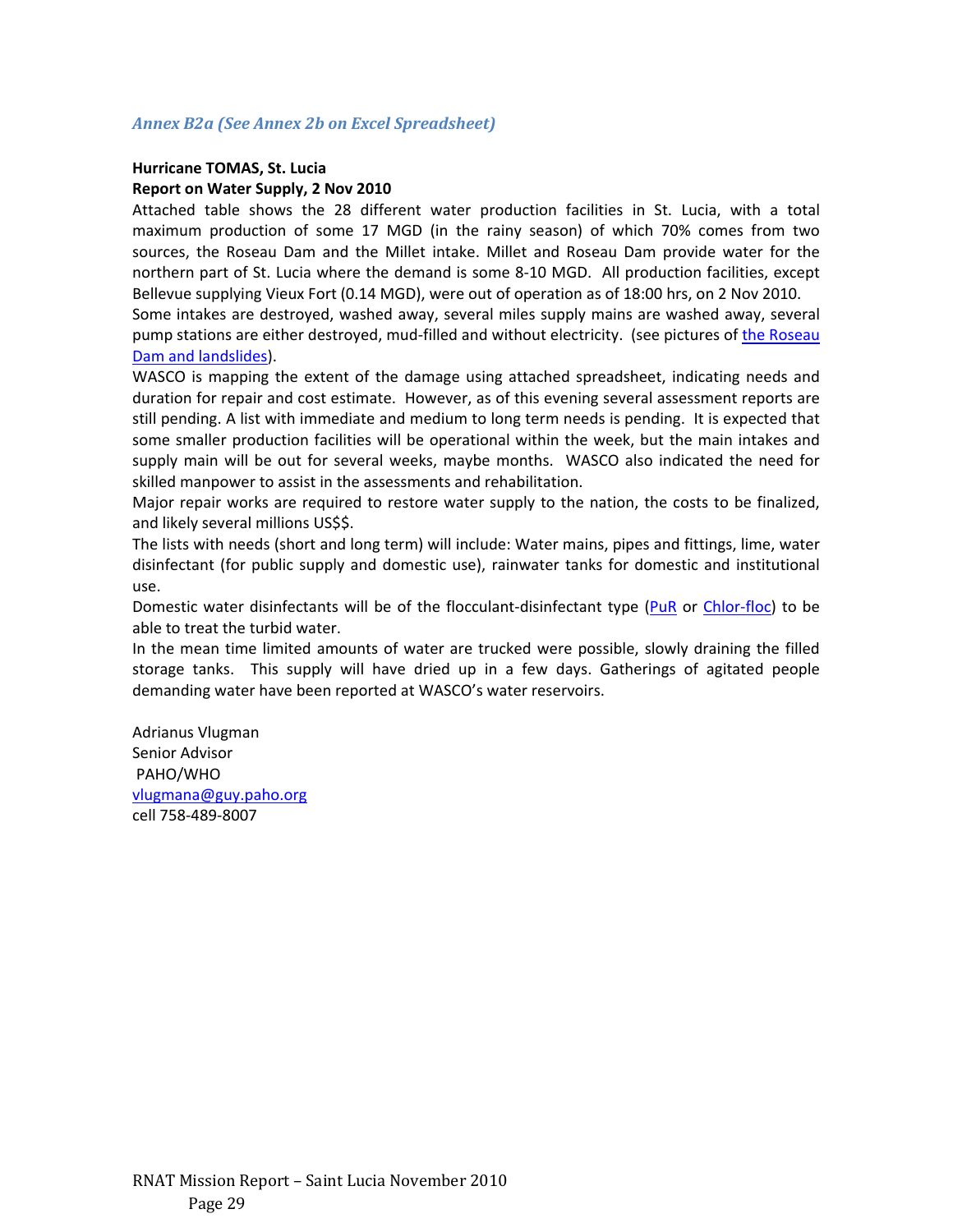|                                   |                | <b>Production Facilities</b> | <b>Intakes</b> | Type of<br>intake | design<br>capacity<br><b>MGD</b> | Design<br>Capacity<br>M3/D | Operational<br>as of 2 Nov<br>2010 | <b>Cost to</b><br>repair<br>(XCD\$) | <b>Duration</b><br>of repair | <b>Remarks</b>                                                 |
|-----------------------------------|----------------|------------------------------|----------------|-------------------|----------------------------------|----------------------------|------------------------------------|-------------------------------------|------------------------------|----------------------------------------------------------------|
|                                   |                |                              | Roseau Dam     | Pump              | 6.00                             | 27,276                     | 0%                                 |                                     |                              |                                                                |
| Northern Watershed (Castries Gros | 1              | <b>Theobalds Ciceron</b>     | Millet Intake  | Gravity           | 6.00                             | 27,276                     | 0%                                 |                                     |                              | 6 MGD max in rainy season drops down to<br><1MGD in dry season |
|                                   |                |                              | Piton          | Gravity           |                                  |                            |                                    | \$<br>28,000                        | 2 weeks                      |                                                                |
| Islet)                            |                |                              | Louisy-Joseph  | Gravity           |                                  |                            |                                    | \$<br>28,000                        |                              |                                                                |
|                                   | $\overline{2}$ | Hill 20 Gravity              | La Sociere     | Gravity           | 0.35                             | 1,591                      | 0%                                 | \$<br>28,000                        |                              |                                                                |
|                                   |                |                              | Intake 4       | Gravity           |                                  |                            |                                    | \$<br>28,000                        |                              |                                                                |
|                                   |                |                              | Intake 5       | Gravity           |                                  |                            |                                    | \$<br>28,000                        |                              |                                                                |
|                                   | $\overline{3}$ | Forestierre                  |                | Pump              | 0.02                             | 91                         | 0%                                 |                                     |                              |                                                                |
|                                   | $\overline{4}$ | Desbarras                    |                | Pump              | 0.02                             | 68                         | 0%                                 |                                     |                              |                                                                |
|                                   | 5              | Desramdeau                   |                | Pump              | 0.02                             | 91                         | 0%                                 |                                     |                              |                                                                |
|                                   | 6              | Anse La Raye                 |                | Pump              | 0.10                             | 455                        | 0%                                 |                                     | 1 week                       |                                                                |
|                                   | $\overline{7}$ | Grace                        |                | Pump              | 1.50                             | 6,819                      | 0%                                 |                                     | ??                           | Unaccessible                                                   |
| Southern Watershed                | 8              | Thomazo                      |                | Pump              | 0.10                             | 455                        | 0%                                 |                                     | 1 day                        |                                                                |
|                                   |                | 9<br>Dennery                 | Errand #1      | Pump              | 0.20                             | 909                        | 0%                                 |                                     | 3 weeks                      | 600ft (30 lengths) of 8" PVC pipe                              |
|                                   |                |                              | Errand #2      | Pump              |                                  |                            |                                    |                                     | 1 month                      | 1,000ft (50 lengths) of 8" DI                                  |
|                                   | 10             | Aux Leon                     |                | Pump              | 0.05                             | 227                        | 0%                                 |                                     | 1-2 month                    |                                                                |
|                                   | 11             | Deniere                      |                | Pump              | 0.10                             | 455                        | 0%                                 |                                     |                              |                                                                |
|                                   | 12             | Patience                     |                | Pump              | 0.13                             | 591                        | 0%                                 |                                     |                              |                                                                |
|                                   | 13             | Micoud                       |                | Pump              | 0.12                             | 546                        | 0%                                 |                                     | $\tilde{?}$                  |                                                                |
|                                   | 14             | Desruisseaux                 |                | Pump              | 0.19                             | 864                        | 0%                                 |                                     |                              |                                                                |
|                                   | 15             | Belle Vue (VF)               |                | Pump              | 0.14                             | 636                        | 100%                               |                                     |                              | In good condition                                              |
|                                   | 16             | Pierrot (VF)                 |                | Pump              | 0.01                             | 45                         | 0%                                 |                                     |                              |                                                                |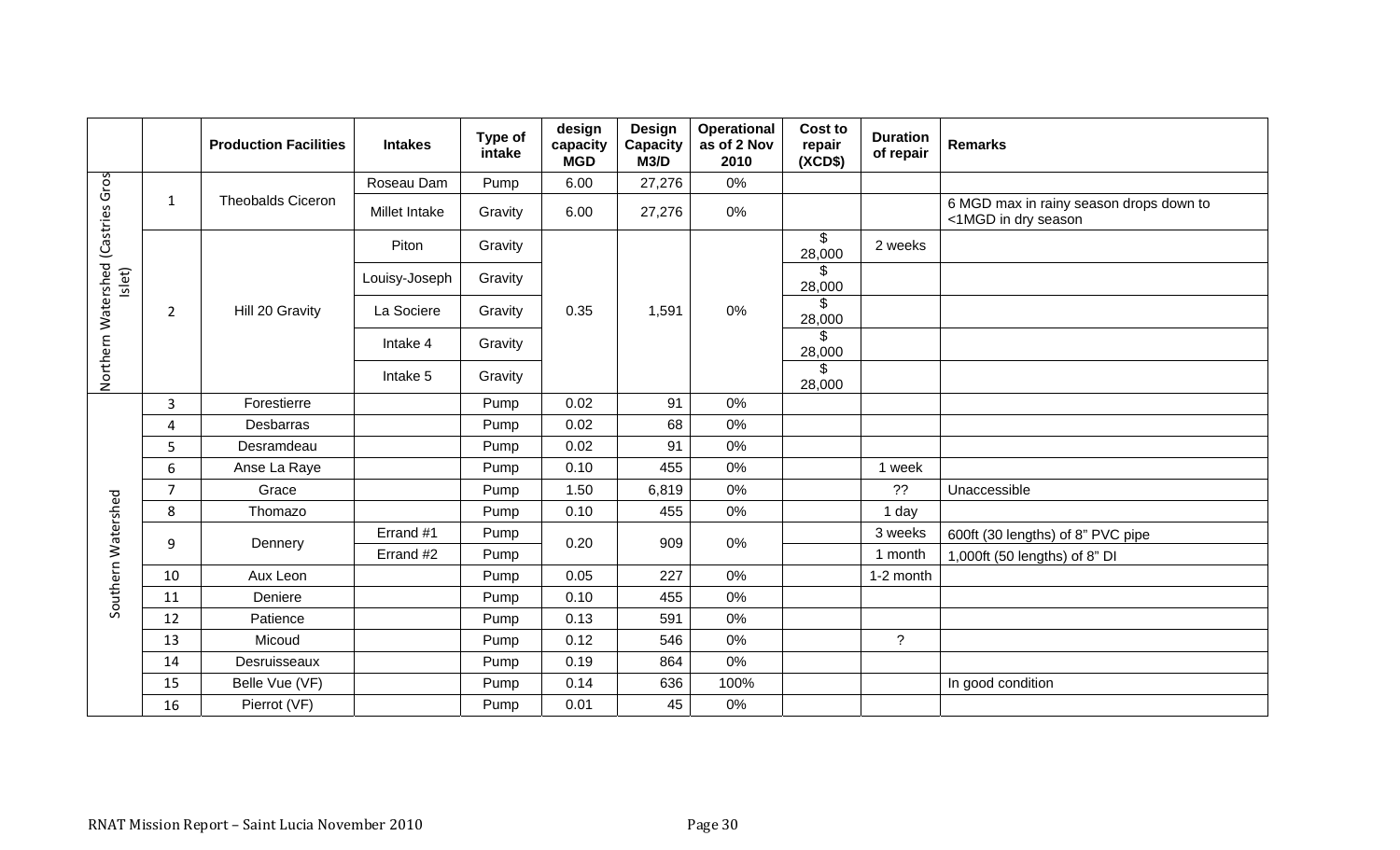| 17 | Beausejour (VF)           | Pump | 0.85  | 3,864  | 0% |         | day       |                        |
|----|---------------------------|------|-------|--------|----|---------|-----------|------------------------|
| 18 | Toucousson                | Pump | 0.06  | 273    | 0% |         |           |                        |
| 19 | Delcer                    | Pump | 0.28  | 1,273  | 0% |         | 4 days    |                        |
| 20 | Lower Diamond             | Pump | 0.06  | 273    | 0% |         |           |                        |
| 21 | <b>Upper Diamond</b>      | Pump | 0.10  | 455    | 0% |         |           |                        |
| 22 | Ruby                      | Pump | 0.17  | 773    | 0% |         |           | River Intake destroyed |
| 23 | Lower Fond St.<br>Jacques | Pump | 0.17  | 773    | 0% |         |           | inaccessible           |
| 24 | Upper Fond St.<br>Jacques | Pump | 0.06  | 273    | 0% |         |           | inaccessible           |
| 25 | <b>Upper Saltibus</b>     | Pump | 0.05  | 227    | 0% |         | 1 month   |                        |
| 26 | Bouton                    | Pump | 0.01  | 41     | 0% |         |           |                        |
| 27 | Anse La Verdure           | Pump | 0.04  | 182    | 0% |         |           |                        |
| 28 | Canaries                  | Pump | 0.10  | 455    | 0% |         | 1-2 month |                        |
|    |                           |      | 16.99 | 77,255 |    | 140,000 |           |                        |

| Errand #1        |      |      |       |       |        | 3 weeks | 600ft (30 lengths) of 8" PVC pipe                         |
|------------------|------|------|-------|-------|--------|---------|-----------------------------------------------------------|
| Errand #2        |      |      |       |       |        | 1 month | 1,000ft (50 lengths) of 8" DI                             |
| Sauzy            |      |      |       |       |        | 1 month |                                                           |
| Marquis & Talvan |      | 0.45 | 2,046 |       | 10,000 | 4 davs  | desilting                                                 |
| Aux Leon         | Pump | 0.05 | 227   | $0\%$ |        | 2 month | 1950ft (100 lengths) of 4" DI pipe preferably, or<br>PVC. |
| Vanard           |      |      |       |       |        | 1 week  |                                                           |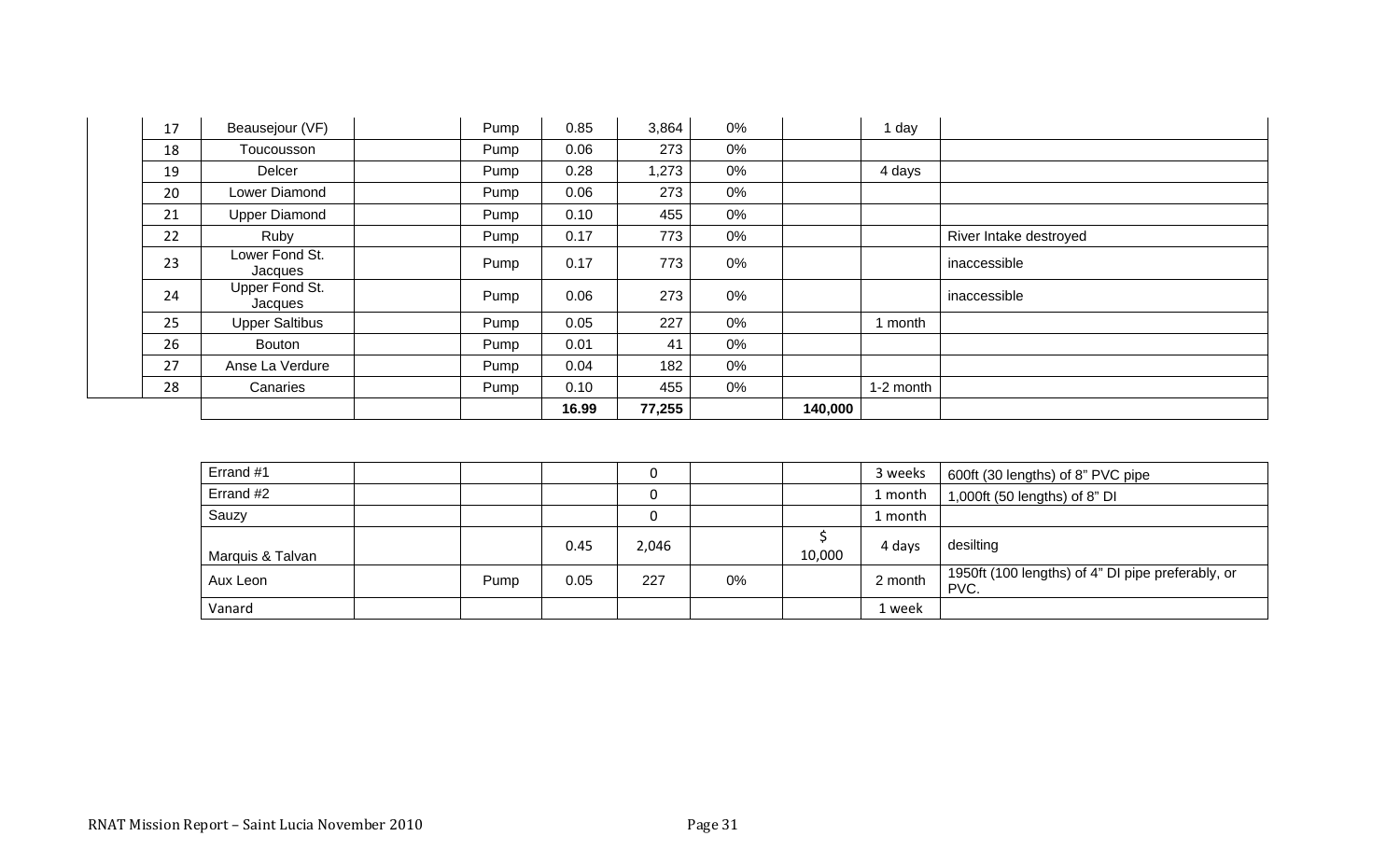## **Agriculture Sector – November 3, 2010 Assessment By Emmerson Beckles, Senior Programme Officer, FAO**

On November 3, 2010, a mission was conducted to Roseau Valley and its environs, a major part of the Agriculture belt in Saint Lucia and discussions were held with Technical officers of the Ministry of Agriculture. The following situation on damages to the sector and responses for rehabilitation were extracted :

- 1. Bananas
	- a. Impact– 80-90% loss
	- b. Number of farmers selling banana 1189
	- c. Production- 655 tons per week
	- d. Acreage under production– 5500 6000 acres
	- e. Income per week from sales XCD \$2 million
- 2. Vegetables
	- a. open field (water melon, tomato, sweet pepper, chives) 80 acres loss
	- b. Green houses approximately 60% of the existing 180 units under production damaged
- 3. Root crops
	- a. Impact estimated 20 % loss
- 4. Fruits

While trees were not damaged, those producing namely citrus, breadfruit, pawpaw, experienced approximated 60% fruit loss.

- 5. Fisheries
	- a. 14 engines submerged in Gros-Islet, Vieux-Fort and Canaries
	- b. 1 fishing vessel damaged
	- c. 1 seine net damaged
	- d. No estimate on fish pots lost at this time
- 6. Aquaculture Facility
	- a. Union Facility
		- i. Fish killed and flooding of ponds
		- ii. Estimated damage EC \$375,000
	- b. Vieux Fort Facility
		- i. Estimated damage EC \$38,000
	- c. Fish and Shrimp Farmers
		- i. Estimated damage EC \$785,000
	- d. Seamoss farmers 4 in place
		- i. Estimated loss EC \$83, 000

Based on this preliminary assessment, the total loss to Fisheries and Aquaculture is EC 1.475 million.

7. Infrastructure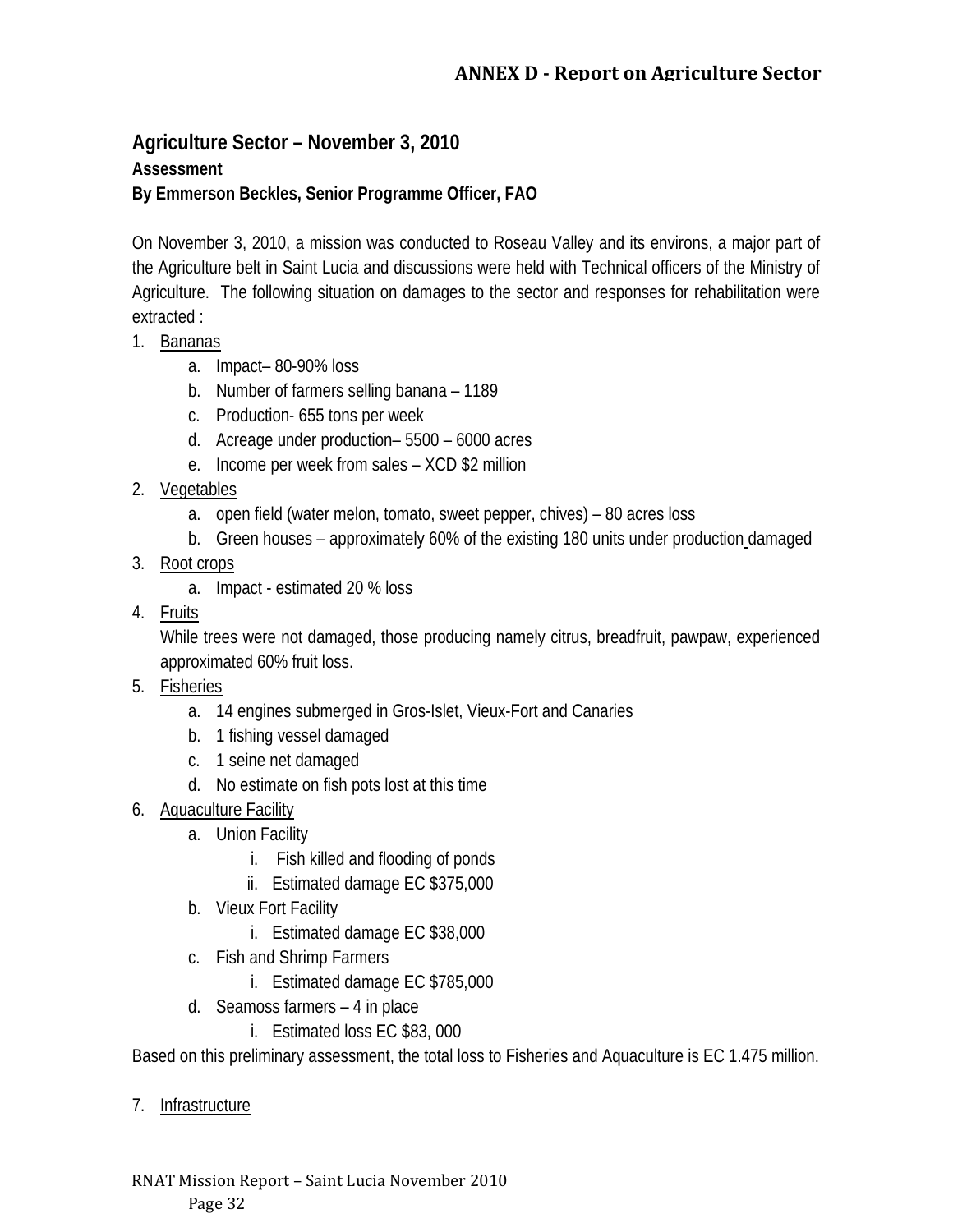- a. Irrigation system in Cul-de-Sac, Roseau Valley, Micoud, Mabouya Valley, Marquis
- b. Farm sheds of banana farmers
- c. Farm roads
- d. Drainage systems
- e. Landslides in agriculture areas e.g. Fond St. Jacques
- f. Loss of farms due to river activity

## 8. Forestry

- a. Minimum tree damage
- b. Landslides
- 9. Livestock damage
	- a. 40 cows at Cul-de-Sac and Roseau valley drowned
	- b. Poultry lost birds and housing
	- c. Pigs housing and animals

## **Immediate Needs**

## *Banana*

- 1. Land cultivation bananas, other crops
- 2. Drainage bananas, 3000 acres
- 3. Fertilizer, bananas (WPK) 16,000 bags (4,000 ac)
- 4. Weedicides/Fungicides
- 5. Building materials for sheds
- 6. Planting material

## *Other Crops*

- 7. Fertilizer
- 8. Building materials for sheds
- 9. Seed/seedlings
- 10. Irrigation systems
- 11. Plastic covering
- 12. Land preparation
- 13. Rotor tillers

## *Fisheries*

- 14. Fishing gear and nets, pots
- 15. Engines
- 16. FADs
- 17. Safety at sea equipment
- 18. Cleaning of fish ponds
- 19. Fingerlings

## *Livestock*

- 20. Building material for housing
- 21. Replacement stock
- 22. Feed